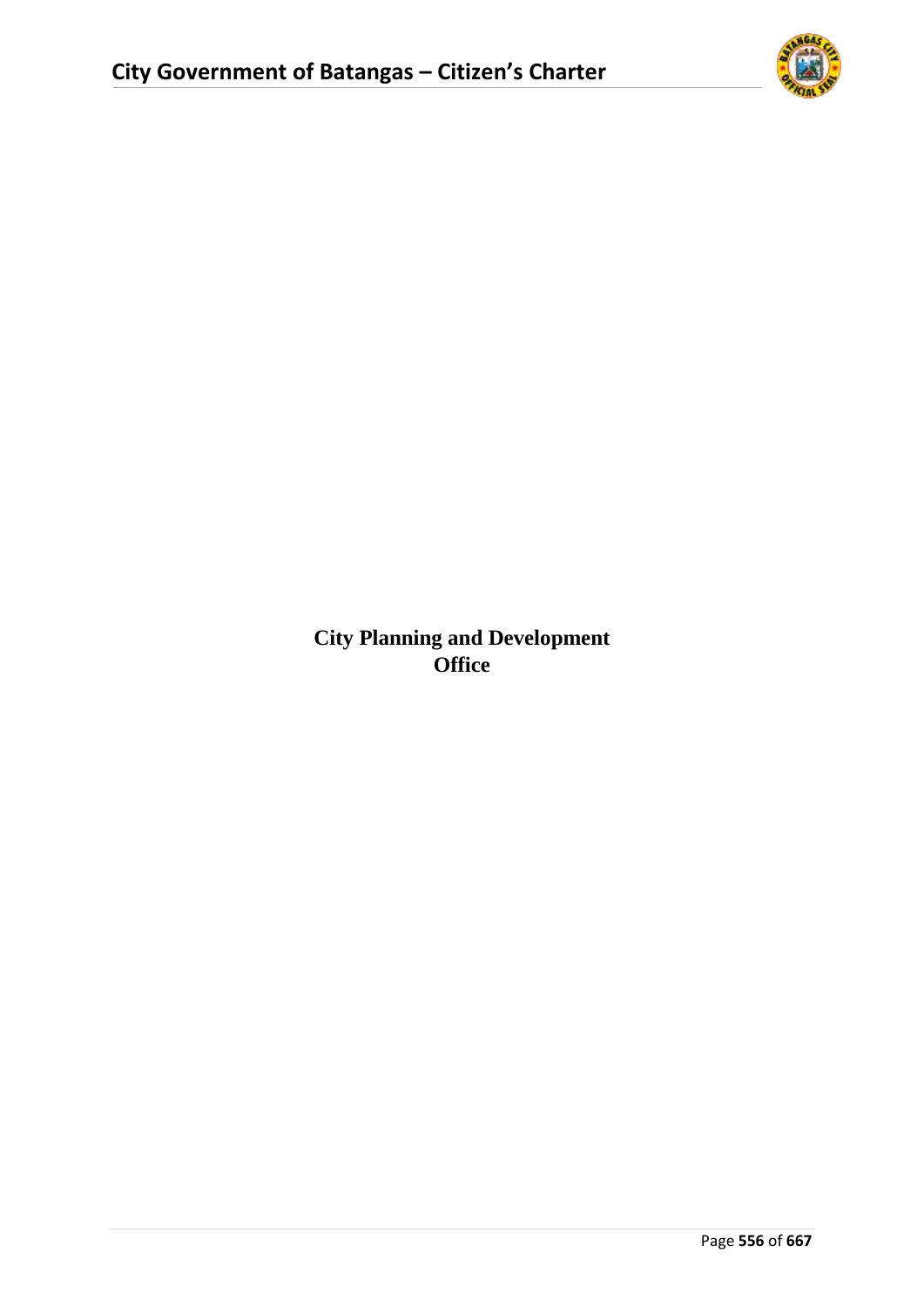

# **CITY PLANNING AND DEVELOPMENT OFFICE**

#### **I. MANDATE:**

I.1 Formulate integrated economic, social, physical, and other development plans and policies for consideration of the local government development council;

I.2 Conduct continuing studies, researches, and training programs necessary to evolve plans and programs for implementation;

I.3 Integrate and coordinate all sectoral plans and studies undertaken by the different functional groups or agencies;

I.4 Monitor and evaluate the implementation of the different development programs, projects, and activities in the local government unit concerned in accordance with the approved development plan;

I.5 Prepare comprehensive plans and other development planning documents for the consideration of the local development council;

I.6 Analyze the income and expenditure patterns, formulate and recommend fiscal plans and policies for consideration of the finance committee of the local government unit concerned as provided under Title Five, Book II of this Code;

I.7 Promote People participation in development planning within the local government unit concerned;

I.8 Exercise supervision and control over the secretariat of the local development council.

#### **II. VISON:**

A highly competent, innovative and professionally oriented local planning institution which is development centered and staffed by highly skilled technical personnel who are strongly committed to effectively and efficiently address the challenges of attaining a sustainabledeveloped and livable Batangas City.

#### **III. MISSION:**

To formulate rational holistic, comprehensive and integrated development planning documents and initiate activities that will improve the quality of life of the city residents and will guide the attainment of the overall sustainable development of Batangas City.

#### **IV. SERVICE PLEDGE:**

IV.1 Improve delivery of public services to the clientele. IV.2 Enhance provision and accommodate data base to the constituents. IV.3 Secure satisfaction among its clientele.

*Administrative Division*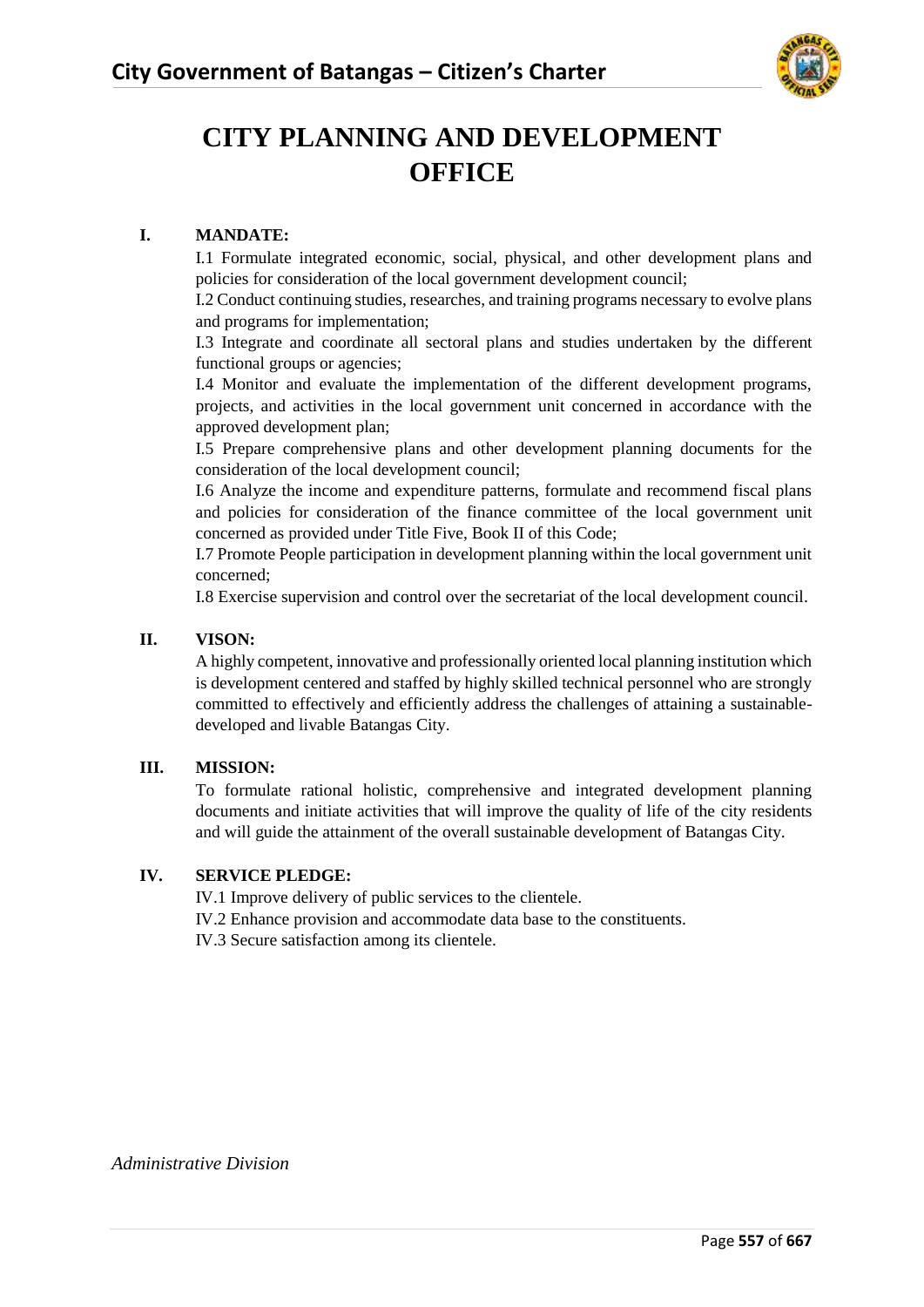

#### **1. REQUEST SLIP ISSUED TO CLIENTS**

Description of the Service: Issuance of request slip to clients requesting for information/data, maps and plans.

| Office or Division:                         | <b>City Planning and Development Office - Administrative Division</b>               |                    |                                               |                                                                                                            |  |  |  |  |
|---------------------------------------------|-------------------------------------------------------------------------------------|--------------------|-----------------------------------------------|------------------------------------------------------------------------------------------------------------|--|--|--|--|
| Classification:                             | Simple                                                                              |                    |                                               |                                                                                                            |  |  |  |  |
| Types of<br>Transaction:                    | Government to Government, Government to Client and Government To<br><b>Business</b> |                    |                                               |                                                                                                            |  |  |  |  |
| Who may avail:                              |                                                                                     |                    |                                               | General Public / Students / Investors / Entrepreneurs / Government Agencies                                |  |  |  |  |
|                                             | <b>Checklist of Requirements</b>                                                    |                    | <b>Where to Secure</b>                        |                                                                                                            |  |  |  |  |
|                                             | <b>Request Slip</b>                                                                 |                    | <b>CPDO</b><br><b>Administrative Division</b> |                                                                                                            |  |  |  |  |
|                                             |                                                                                     |                    |                                               |                                                                                                            |  |  |  |  |
| <b>Client Steps</b>                         | <b>Agency Action</b>                                                                | Fees to be<br>Paid | <b>Processing</b><br><b>Time</b>              | <b>Person</b><br><b>Responsible</b>                                                                        |  |  |  |  |
| 1. Secures and<br>fills-out<br>request slip | Receives the filled-out<br>request slip.                                            | none               | 1 minute                                      | Administrative<br>Aide III.<br>Administrative<br>Assistant 1 & 2<br>Administrative<br>Officer I, II, & III |  |  |  |  |
| 2. Proceed to<br>concerned<br>division      | Assists the client to<br>concerned division of<br>CPDO.                             | None               | 1 minute                                      | Administrative<br>Aide III,<br>Administrative<br>Assistant 1 & 2<br>Administrative<br>Officer I, II, & III |  |  |  |  |
|                                             | Total:                                                                              |                    | 2 minutes                                     |                                                                                                            |  |  |  |  |

*Plans and Programs Division*

# **2. INFORMATIONAL AND ORGANIZATIONAL MEETING OF THE RURAL WATERWORKS AND SANITATION ASSOCIATION (RWSA)**

Description of the Service: Conduct of Informational and Organizational Meeting of the Rural Waterworks and Sanitation Association (RWSA)

| Office or Division:              | <b>Division</b>                                   | <b>City Planning and Development Office - Plans and Programs</b> |  |  |  |  |
|----------------------------------|---------------------------------------------------|------------------------------------------------------------------|--|--|--|--|
| Classification:                  | Complex                                           |                                                                  |  |  |  |  |
| Types of Transaction:            | Government to Government and Government to Client |                                                                  |  |  |  |  |
| Who may avail:                   |                                                   | Potential beneficiaries of the waterworks system                 |  |  |  |  |
| <b>Checklist of Requirements</b> |                                                   | <b>Where to Secure</b>                                           |  |  |  |  |
| <b>Request Letter</b>            |                                                   | Office of the City Mayor thru CPDO and CEO/CHO                   |  |  |  |  |
|                                  |                                                   |                                                                  |  |  |  |  |
|                                  |                                                   |                                                                  |  |  |  |  |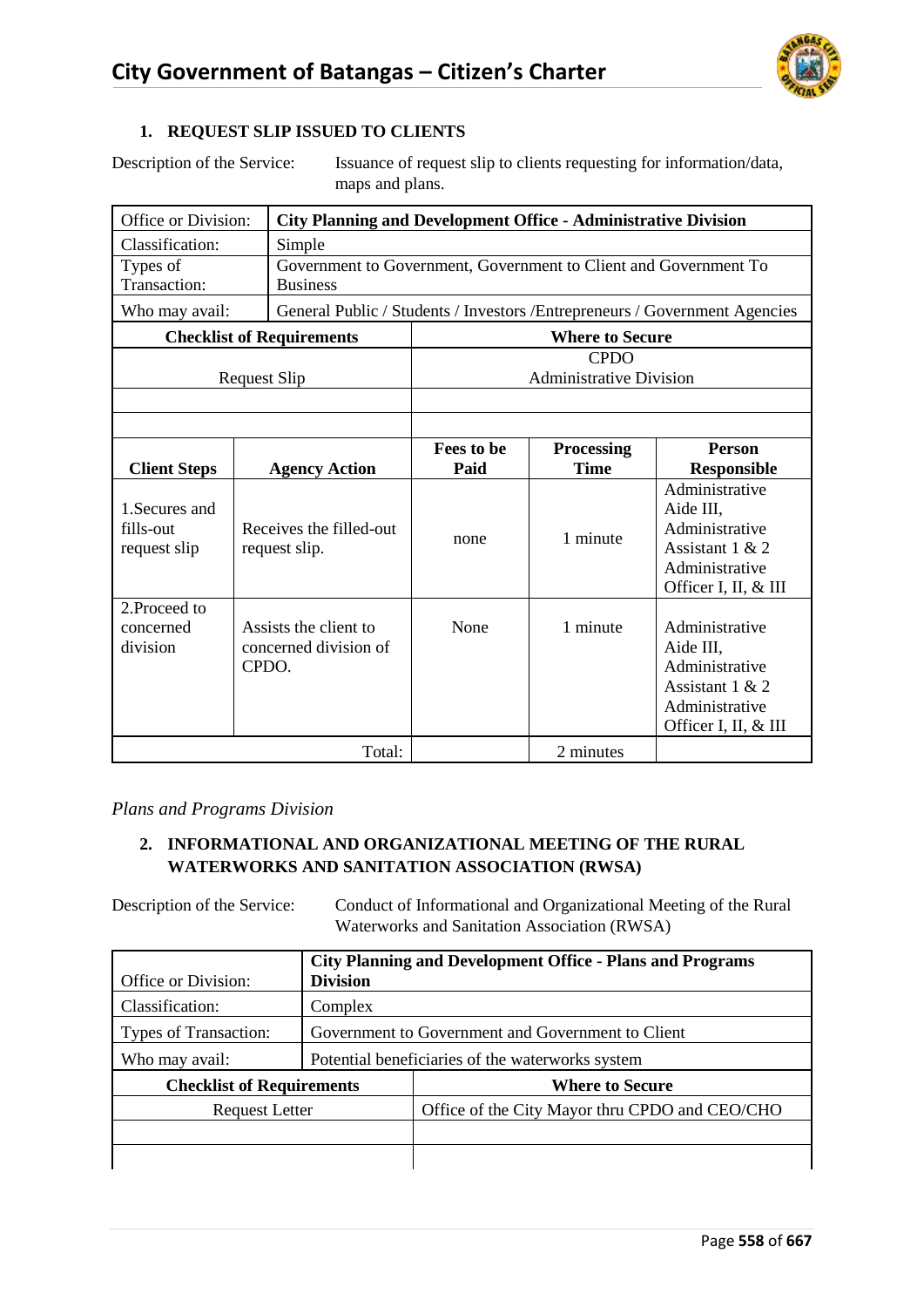

|                    |                      | <b>Fees to</b> | <b>Processing</b> |                              |
|--------------------|----------------------|----------------|-------------------|------------------------------|
|                    | <b>Agency Action</b> | be Paid        | <b>Time</b>       | <b>Person Responsible</b>    |
| Inquiry regarding  |                      |                |                   |                              |
| Info/Organizationa |                      |                |                   |                              |
|                    | Briefing/Orientatio  |                |                   | Planning Officer I, II, III, |
| Meeting            | n                    | none           | 1 hour            | IV, Sociologist, Economist   |
|                    | Set of schedule of   |                |                   |                              |
| Request forwarded  | info/orga meeting    | none           | 5 minutes         | Planning Officer IV          |
| Attendance /       |                      |                |                   |                              |
| Conduct of         | Act as a Resource    |                |                   | Planning Officer I, II, III, |
| Info $/$           | Speaker/Facilitator  |                |                   | IV, Economist, Sociologist   |
| Organizational     | /Moderator           |                |                   |                              |
| Meeting            |                      | none           | 6 hours           |                              |
|                    |                      |                | 7 hours           |                              |
|                    |                      |                | and $5$           |                              |
|                    | Total:               |                | minutes           |                              |

# **3. LEADERSHIP TRAINING for the officers and personnel of RWSA**

Description of the Service: Conduct of Leadership Training for the Officers and Personnel of RWSAs

| Office or Division:              | <b>Division</b> |                      |                              |                                  | <b>City Planning and Development Office - Plans and Programs</b> |                                  |
|----------------------------------|-----------------|----------------------|------------------------------|----------------------------------|------------------------------------------------------------------|----------------------------------|
| Classification:<br>Complex       |                 |                      |                              |                                  |                                                                  |                                  |
| Types of Transaction:            |                 |                      |                              |                                  | Government to Government and Government to Client                |                                  |
| Who may avail:                   |                 |                      |                              |                                  | Officers and personnel of the waterworks system                  |                                  |
| <b>Checklist of Requirements</b> |                 |                      |                              |                                  |                                                                  | <b>Where to Secure</b>           |
| <b>Request Letter</b>            |                 |                      |                              |                                  | Office of the City Mayor thru CPDO                               |                                  |
|                                  |                 |                      |                              |                                  |                                                                  |                                  |
|                                  |                 |                      |                              |                                  |                                                                  |                                  |
| <b>Agency Action</b>             |                 |                      | <b>Fees to</b><br>he<br>Paid | <b>Processing</b><br><b>Time</b> | <b>Person Responsible</b>                                        |                                  |
| <b>Client Steps</b>              |                 |                      |                              |                                  |                                                                  | Planning Officer I, II, III, IV, |
| Inquiry                          |                 | Briefing/Orientation |                              | none                             | 30 minutes                                                       | Sociologist, Economist           |
| Request for the                  |                 |                      |                              |                                  |                                                                  |                                  |
| conduct of                       |                 |                      |                              |                                  |                                                                  |                                  |
| leadership<br>training           | <b>Set</b>      | schedule             | for                          |                                  |                                                                  |                                  |
| forwarded                        |                 | leadership training  |                              | none                             | 5 minutes                                                        | Planning Officer IV              |
| Attendance to the                |                 | Resource             |                              |                                  |                                                                  |                                  |
| leadership                       |                 | Speaker/Facilitator/ |                              | Php450                           |                                                                  |                                  |
| training                         |                 | Moderator            |                              | / <i>pa</i>                      | 8 hrs                                                            | CPDC, Planning Officer I, II,    |
|                                  |                 |                      |                              |                                  |                                                                  | III, IV, Sociologist,            |
|                                  | <b>Issuance</b> |                      | of                           |                                  |                                                                  | Economist                        |
|                                  |                 | Certificate          | of                           |                                  |                                                                  |                                  |
|                                  |                 | Attendance           |                              |                                  | 15 minutes                                                       |                                  |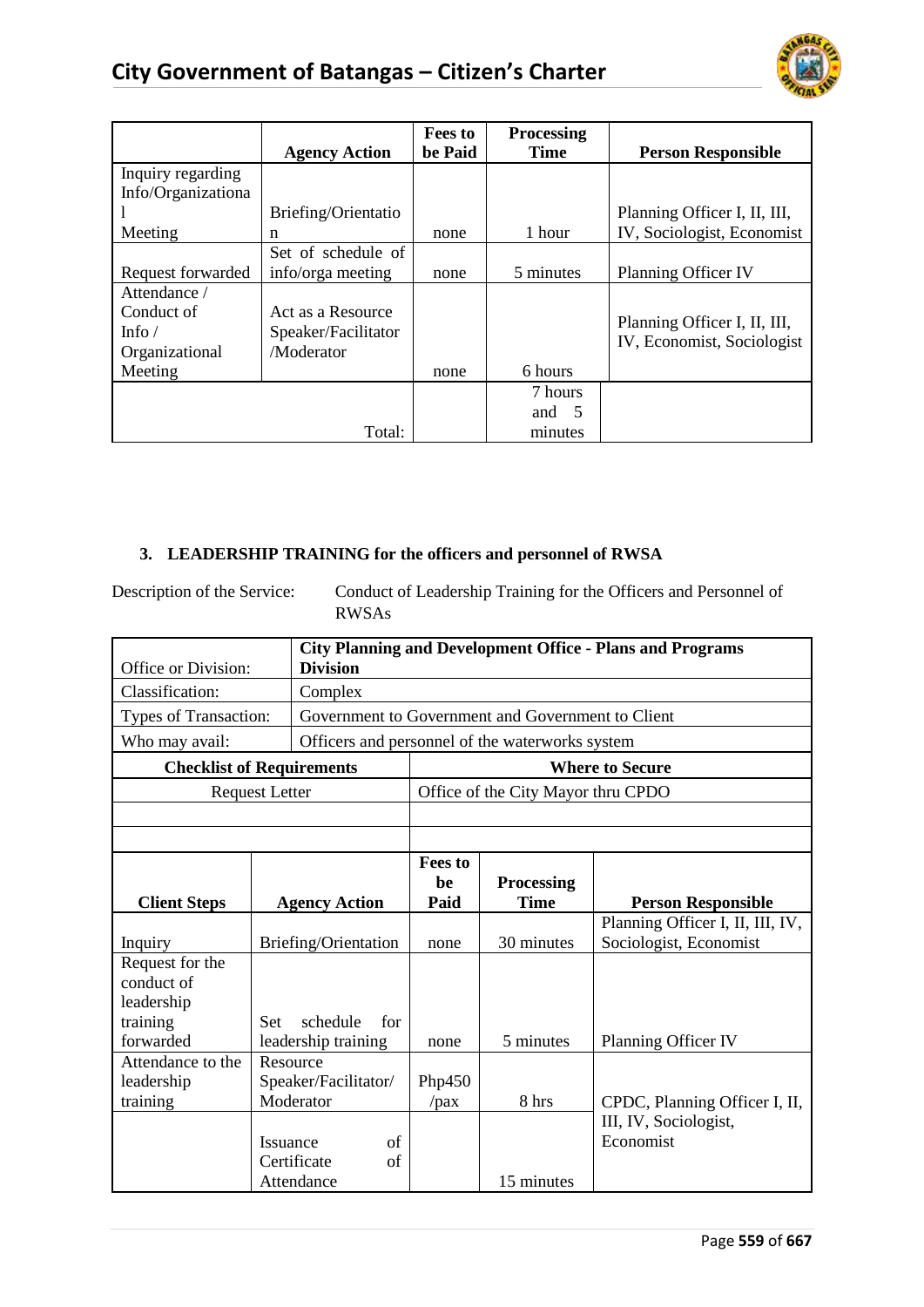

|        | 8 hours<br>50<br>and |  |
|--------|----------------------|--|
| Total: | minutes              |  |

# **4. TURN-OVER OF THE WATERWORKS SYSTEM (MANAGEMENT)**

Description of the Service: Turnover of Project (Management) to the officers of waterworks system thru the Barangay Council

| Office or Division:              |                       | <b>Division</b>      |                                            |                                                   | <b>City Planning and Development Office - Plans and Programs</b>  |  |  |
|----------------------------------|-----------------------|----------------------|--------------------------------------------|---------------------------------------------------|-------------------------------------------------------------------|--|--|
| Classification:                  |                       | Complex              |                                            |                                                   |                                                                   |  |  |
|                                  |                       |                      |                                            | Government to Government and Government to Client |                                                                   |  |  |
| Types of Transaction:            |                       |                      |                                            |                                                   | Barangay Council, officers of the waterworks system and potential |  |  |
| Who may avail:                   |                       | beneficiaries        |                                            |                                                   |                                                                   |  |  |
| <b>Checklist of Requirements</b> |                       |                      |                                            |                                                   | <b>Where to Secure</b>                                            |  |  |
|                                  | <b>Request Letter</b> |                      | Office of the City Mayor thru CPDO and CEO |                                                   |                                                                   |  |  |
|                                  |                       |                      |                                            |                                                   |                                                                   |  |  |
|                                  |                       |                      |                                            |                                                   |                                                                   |  |  |
|                                  |                       |                      | <b>Fees to</b>                             | <b>Processing</b>                                 |                                                                   |  |  |
| <b>Client Steps</b>              |                       | <b>Agency Action</b> | be Paid                                    | <b>Time</b>                                       | <b>Person Responsible</b>                                         |  |  |
|                                  |                       | Briefing/Orientat    |                                            |                                                   | Planning Officer I, II, III,                                      |  |  |
| Inquiry                          | ion                   |                      | none                                       | 15 minutes                                        | IV, Sociologist, Economist                                        |  |  |
| Submission of the                |                       |                      |                                            |                                                   |                                                                   |  |  |
| proposed                         |                       |                      |                                            |                                                   |                                                                   |  |  |
| By-Law for                       | Review                | the                  |                                            |                                                   | Planning Officer I, II, III,                                      |  |  |
| approval                         |                       | proposed by-law      | none                                       | 4 hours                                           | IV, Sociologist, Economist                                        |  |  |
| Request for the                  |                       |                      |                                            |                                                   |                                                                   |  |  |
| schedule of                      |                       | Set schedule for     |                                            |                                                   | Planning Officer IV                                               |  |  |
| Turnover                         |                       | the Turn over        |                                            |                                                   |                                                                   |  |  |
| forwarded                        |                       |                      | none                                       | 5 minutes                                         |                                                                   |  |  |
| Attendance to                    |                       |                      |                                            |                                                   |                                                                   |  |  |
| Turnover                         |                       | Facilitator/Mode     |                                            |                                                   | Planning Officer I, II, III,                                      |  |  |
| Ceremony                         | rator                 |                      |                                            |                                                   | IV, Sociologist, Economist                                        |  |  |
| of project                       |                       |                      | none                                       | 4 hours                                           |                                                                   |  |  |
|                                  |                       |                      |                                            | 8 hours and                                       |                                                                   |  |  |
|                                  |                       | Total:               |                                            | 20 minutes                                        |                                                                   |  |  |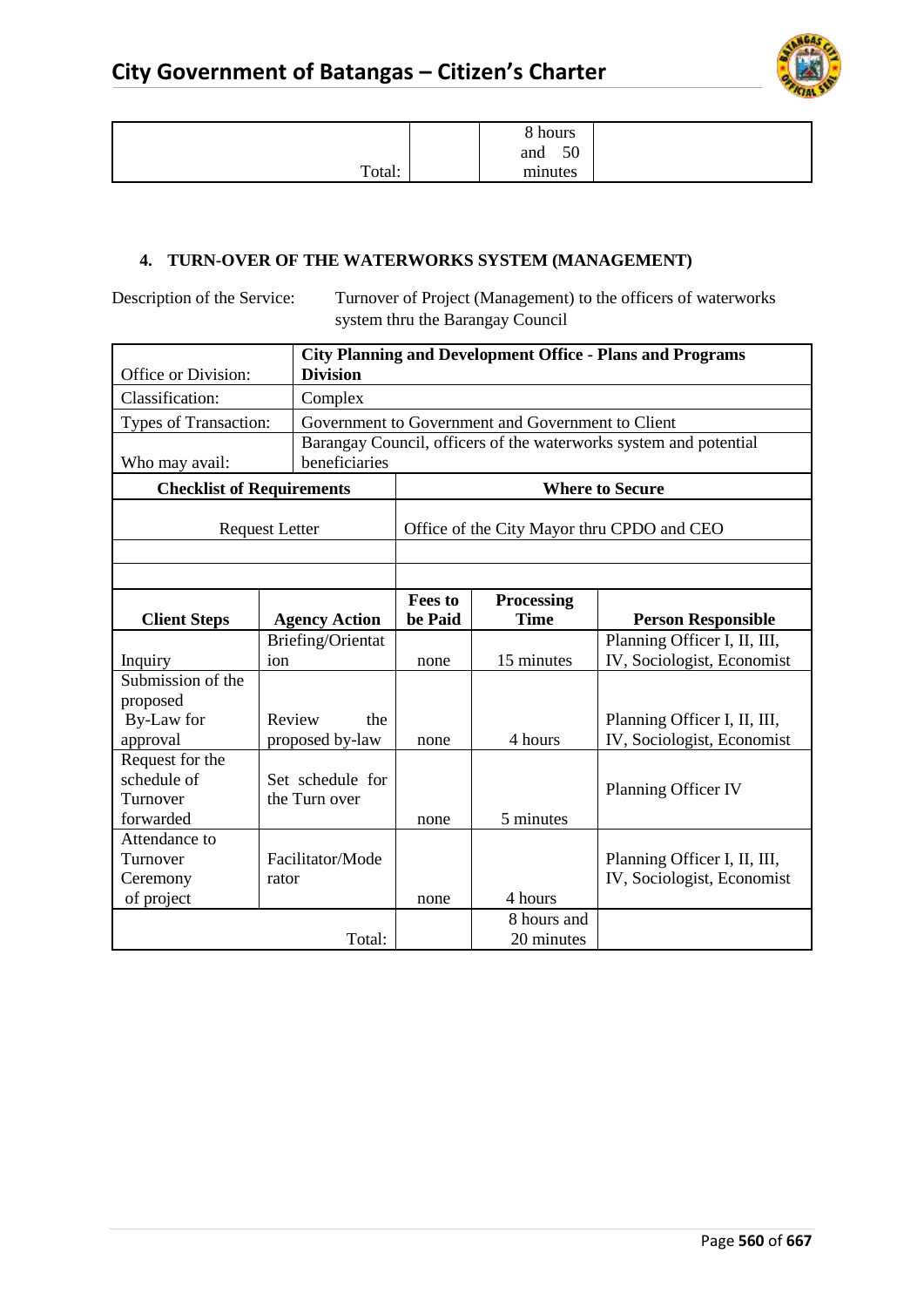

### **5. ANNUAL GENERAL ASSEMBLY MEETING OF THE RURAL WATERWORKS AND SANITATION ASSOCIATION**

|                                                                | <b>City Planning and Development Office - Plans and</b> |            |                                                   |         |                  |                                                         |  |  |  |
|----------------------------------------------------------------|---------------------------------------------------------|------------|---------------------------------------------------|---------|------------------|---------------------------------------------------------|--|--|--|
| Office or Division:                                            |                                                         |            | <b>Programs Division</b>                          |         |                  |                                                         |  |  |  |
| Classification:                                                |                                                         | Complex    |                                                   |         |                  |                                                         |  |  |  |
| Types of Transaction:                                          |                                                         |            | Government to Government and Government to Client |         |                  |                                                         |  |  |  |
|                                                                |                                                         |            |                                                   |         |                  | Barangay Council, officers of the waterworks system and |  |  |  |
| Who may avail:                                                 |                                                         |            | potential beneficiaries                           |         |                  |                                                         |  |  |  |
| <b>Checklist of Requirements</b>                               |                                                         |            |                                                   |         |                  | <b>Where to Secure</b>                                  |  |  |  |
|                                                                |                                                         |            |                                                   |         |                  | Office of the City Mayor thru CPDO                      |  |  |  |
| <b>Request Letter</b>                                          |                                                         |            |                                                   | and CEO |                  |                                                         |  |  |  |
|                                                                |                                                         |            |                                                   |         |                  |                                                         |  |  |  |
|                                                                |                                                         |            |                                                   |         |                  |                                                         |  |  |  |
|                                                                |                                                         |            |                                                   | Fees    |                  |                                                         |  |  |  |
|                                                                |                                                         |            |                                                   | to be   | <b>Processin</b> | <b>Person</b>                                           |  |  |  |
| <b>Client Steps</b>                                            |                                                         |            | <b>Agency Action</b>                              | Paid    | g Time           | <b>Responsible</b>                                      |  |  |  |
|                                                                |                                                         |            |                                                   |         |                  | Planning Officer<br>I, II, III, IV,                     |  |  |  |
|                                                                |                                                         |            |                                                   |         |                  | Sociologist,                                            |  |  |  |
| Inquiry                                                        |                                                         |            | Briefing/Orientation                              | none    | 1 hour           | Economist                                               |  |  |  |
|                                                                |                                                         |            |                                                   |         |                  |                                                         |  |  |  |
|                                                                |                                                         |            |                                                   |         |                  |                                                         |  |  |  |
| Submitted copy of the                                          |                                                         |            |                                                   |         |                  | Planning Officer I,                                     |  |  |  |
| proposed annual budget for                                     | Review                                                  |            | of<br>the                                         |         |                  | II, III, IV,                                            |  |  |  |
| approval and financial                                         |                                                         |            | proposed budget and                               |         |                  | Sociologist,                                            |  |  |  |
| statements                                                     |                                                         |            | financial statements<br>Set schedule of the       | none    | 4 hours          | Economist                                               |  |  |  |
| Request for the schedule of<br><b>General Assembly Meeting</b> | General                                                 |            |                                                   |         |                  | Planning Officer                                        |  |  |  |
| forwarded                                                      |                                                         |            | <b>Assembly Meeting</b>                           | none    | 5 minutes        | IV                                                      |  |  |  |
|                                                                |                                                         | Attendance | the<br>to                                         |         |                  | Planning Officer I,                                     |  |  |  |
|                                                                | Annual                                                  |            |                                                   |         |                  | II, III, IV,                                            |  |  |  |
|                                                                | Gen                                                     |            | Assembly                                          |         | $\overline{4}$   | Sociologist,                                            |  |  |  |
|                                                                | Meeting                                                 |            |                                                   | none    | hours            | Economist                                               |  |  |  |
|                                                                |                                                         |            |                                                   |         | $\overline{9}$   |                                                         |  |  |  |
|                                                                |                                                         |            |                                                   |         | hours            |                                                         |  |  |  |
|                                                                |                                                         |            |                                                   |         | and              |                                                         |  |  |  |
|                                                                |                                                         |            |                                                   |         | 5                |                                                         |  |  |  |
|                                                                |                                                         |            | Total:                                            |         | minut            |                                                         |  |  |  |
|                                                                |                                                         |            |                                                   |         | es               |                                                         |  |  |  |

Description of the Service: Conduct of the Annual General Assembly Meeting of RWSAs

#### **6. ANNUAL BARANGAY GENDER AND DEVELOPMENT (GAD) PLAN AND BUDGET**

Description of the Service: Provision of technical assistance in the formulation of Annual Barangay GAD Plan and Budget

|                 | Office or Division:   City Planning and Development Office - Plans and Programs Division |
|-----------------|------------------------------------------------------------------------------------------|
| Classification: | Complex                                                                                  |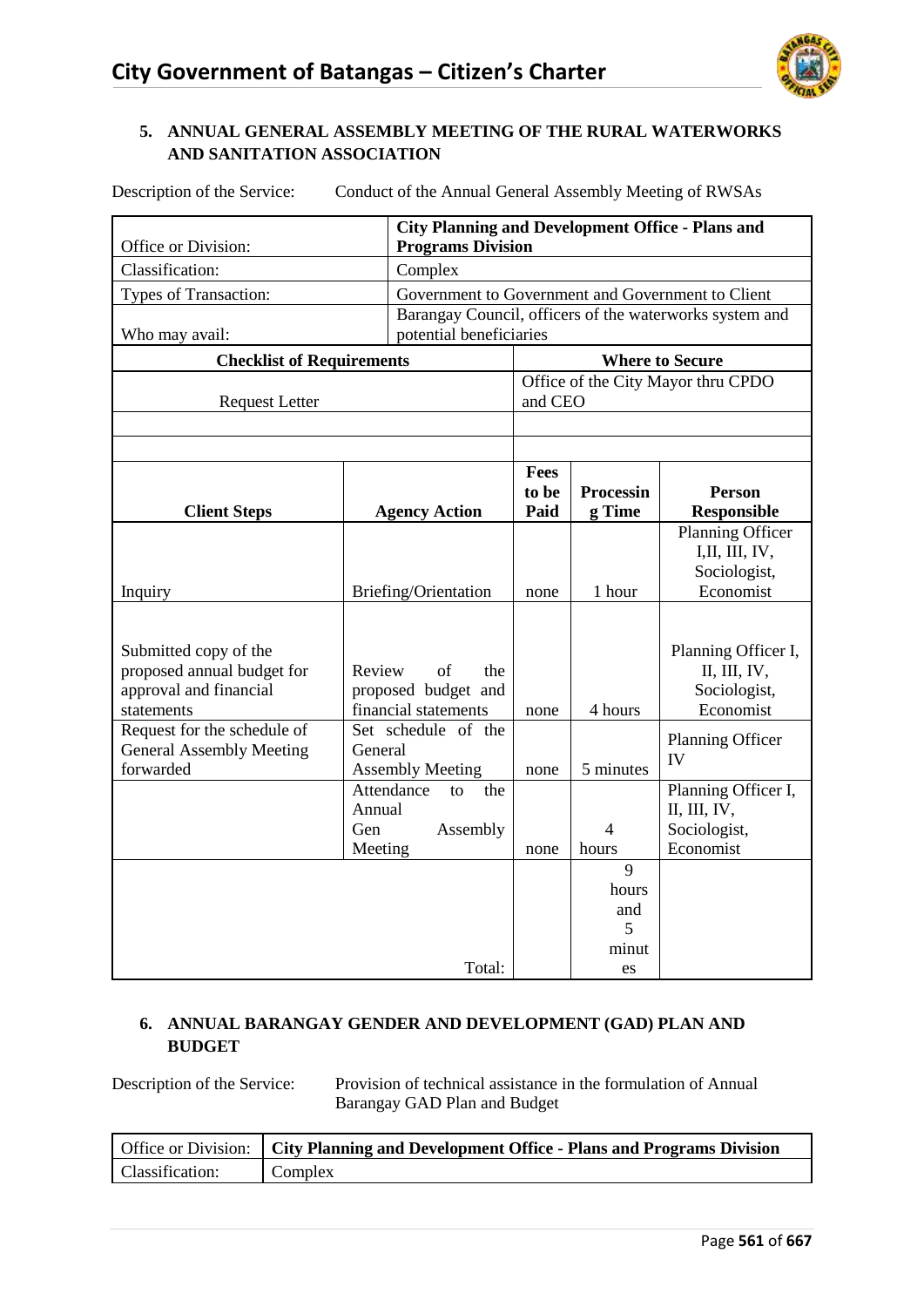

| Types of<br>Transaction:         |     |                                 |                           | Government to Government and Government to Client |                                  |
|----------------------------------|-----|---------------------------------|---------------------------|---------------------------------------------------|----------------------------------|
| Who may avail:                   |     | Barangay GAD Focal Point System |                           |                                                   |                                  |
| <b>Checklist of Requirements</b> |     |                                 |                           |                                                   | <b>Where to Secure</b>           |
| <b>Request Letter</b>            |     | <b>CPDO</b>                     |                           |                                                   |                                  |
| <b>Client Steps</b>              |     | <b>Agency Action</b>            | <b>Fees to</b><br>be Paid | <b>Processing</b><br><b>Time</b>                  | <b>Person Responsible</b>        |
|                                  |     | Briefing/Orientat               |                           |                                                   | Planning Officer I, II, III, IV, |
| Inquiry                          | ion |                                 | none                      | 1 hour                                            | Sociologist, Economist           |
|                                  |     | Set schedule for                |                           |                                                   |                                  |
|                                  | the |                                 |                           |                                                   |                                  |
| Request for                      |     | training-                       |                           |                                                   |                                  |
| the schedule                     |     | workshop                        | none                      | 5 minutes                                         | Planning Officer IV              |
| Attendance to                    |     | Resource                        |                           |                                                   |                                  |
| the GAD                          |     |                                 |                           |                                                   | Planning Officer I, II, III, IV, |
| Training-                        |     | speaker/Facilitato              |                           |                                                   | Sociologist, Economist           |
| Workshop                         | r   |                                 | none                      | 8 hours                                           |                                  |
|                                  |     |                                 |                           | 9 hours and                                       |                                  |
|                                  |     | Total:                          |                           | 5 minutes                                         |                                  |

#### **7. ANNUAL CITY GENDER AND DEVELOPMENT (GAD) PLAN AND BUDGET**

Description of the Service: Review and Consolidates the Batangas City Annual GAD Plan and Budget

|                                  | <b>City Planning and Development Office - Plans and</b> |                                |                           |                                      |                           |
|----------------------------------|---------------------------------------------------------|--------------------------------|---------------------------|--------------------------------------|---------------------------|
| Office or Division:              | <b>Programs Division</b>                                |                                |                           |                                      |                           |
| Classification:                  |                                                         | Complex                        |                           |                                      |                           |
| Types of Transaction:            |                                                         | Government to Government       |                           |                                      |                           |
| Who may avail:                   |                                                         |                                |                           | Batangas City GAD Focal Point System |                           |
| <b>Checklist of Requirements</b> |                                                         | <b>Where to Secure</b>         |                           |                                      |                           |
| Annual GAD Plan and Budget       |                                                         | All members of the City GFPS   |                           |                                      |                           |
|                                  |                                                         |                                |                           |                                      |                           |
|                                  |                                                         |                                |                           |                                      |                           |
| <b>Client Steps</b>              |                                                         | <b>Agency</b><br><b>Action</b> | <b>Fees to</b><br>be Paid | <b>Processi</b><br>ng Time           | <b>Person Responsible</b> |
| Submission of the Annual GAD     |                                                         |                                |                           |                                      |                           |
| Plan and Budget of different     |                                                         | Review and                     |                           |                                      | Planning Officer III,     |
| agencies                         |                                                         | Consolidates                   | none                      | 1 month                              | Planning Officer IV       |
|                                  |                                                         |                                |                           | 1                                    |                           |
|                                  |                                                         |                                |                           | mon                                  |                           |
|                                  |                                                         | th                             |                           |                                      |                           |

### **8. Implementation of Livelihood Project**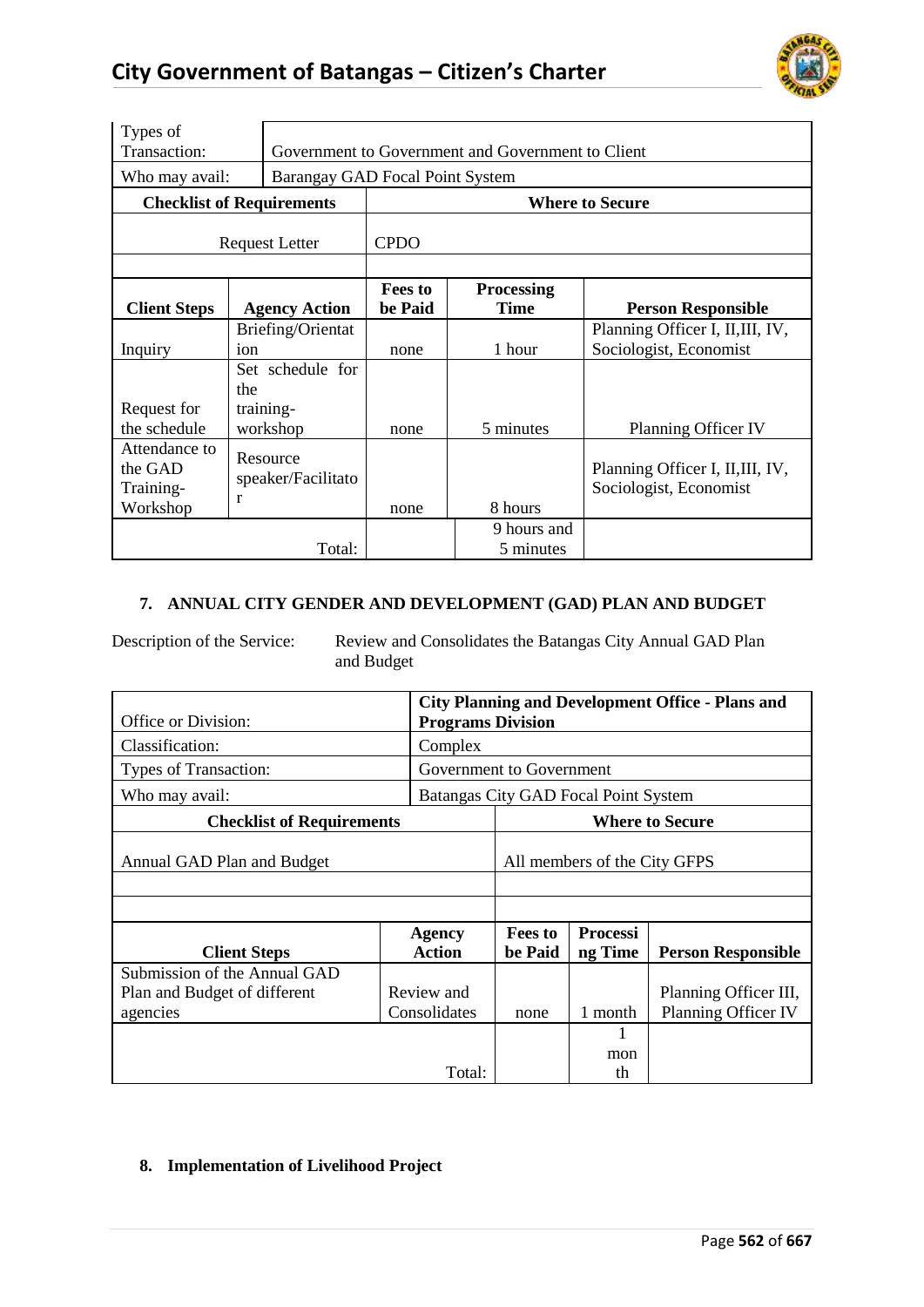

| Office or Division:                                    | <b>City Planning and Development Office - Plans and Programs Division</b> |            |                        |                                    |  |                                                                                                                   |  |  |
|--------------------------------------------------------|---------------------------------------------------------------------------|------------|------------------------|------------------------------------|--|-------------------------------------------------------------------------------------------------------------------|--|--|
| Classification:                                        | Complex                                                                   |            |                        |                                    |  |                                                                                                                   |  |  |
| Types of Transaction:                                  | Government to Government and Government to Client                         |            |                        |                                    |  |                                                                                                                   |  |  |
| Who may avail:                                         | Residents of Batangas City                                                |            |                        |                                    |  |                                                                                                                   |  |  |
| <b>Checklist of Requirements</b>                       |                                                                           |            | <b>Where to Secure</b> |                                    |  |                                                                                                                   |  |  |
| <b>Request Letter</b>                                  |                                                                           |            |                        | Office of the City Mayor thru CPDO |  |                                                                                                                   |  |  |
|                                                        |                                                                           |            |                        |                                    |  |                                                                                                                   |  |  |
|                                                        |                                                                           |            |                        |                                    |  |                                                                                                                   |  |  |
|                                                        |                                                                           | Fees to be |                        | <b>Processing</b>                  |  | <b>Person</b>                                                                                                     |  |  |
| <b>Client Steps</b>                                    | <b>Agency Action</b>                                                      | Paid       |                        | <b>Time</b>                        |  | <b>Responsible</b>                                                                                                |  |  |
| Compliance with the<br>yearly<br>monitoring activities | Monitoring thru<br>visitation                                             | none       |                        | 15 minutes                         |  | <b>Planning Officer</b><br>IV<br><b>Planning Officer</b><br>П<br>Planning Officer<br>Sociologist I<br>Economist I |  |  |
|                                                        | Total:                                                                    |            |                        |                                    |  |                                                                                                                   |  |  |

Description of the Service: Implementation of Cattle Fattening Project

*Research, Evaluation and Statistics Division*

### **9. COPIES OF BATANGAS CITY SOCIO ECONOMIC PHYSICAL AND POLITICAL PROFILE AND/OR BATANGAS CITY MINI PROFILE, COMPREHENSIVE LAND USE PLAN, COMPREHENSIVE DEVELOPMENT PLAN AND OTHER BATANGAS CITY INFORMATION**

Description of the Service: Providing Batangas City data to students, investors, researchers, government and non-government agencies.

| Office or Division:                                                                             | City Planning and Development Office - Research, Evaluation and Statistics<br>Division |                                |                                  |                                                                                                          |  |  |  |
|-------------------------------------------------------------------------------------------------|----------------------------------------------------------------------------------------|--------------------------------|----------------------------------|----------------------------------------------------------------------------------------------------------|--|--|--|
| Classification:                                                                                 | Simple                                                                                 |                                |                                  |                                                                                                          |  |  |  |
| Types of<br>Transaction:                                                                        | Government to Government, Government to Client and Government To<br><b>Business</b>    |                                |                                  |                                                                                                          |  |  |  |
| Who may avail:                                                                                  | General Public / Students / Investors / Entrepreneurs / Government Agencies            |                                |                                  |                                                                                                          |  |  |  |
|                                                                                                 | <b>Checklist of Requirements</b>                                                       | <b>Where to Secure</b>         |                                  |                                                                                                          |  |  |  |
|                                                                                                 | Request Slip                                                                           | <b>Administrative Division</b> |                                  |                                                                                                          |  |  |  |
|                                                                                                 |                                                                                        |                                |                                  |                                                                                                          |  |  |  |
| <b>Client Steps</b>                                                                             | <b>Agency Action</b>                                                                   | Fees to be<br>Paid             | <b>Processing</b><br><b>Time</b> | <b>Person</b><br><b>Responsible</b>                                                                      |  |  |  |
| Providing<br>Batangas City data<br>to students,<br>investors.<br>researchers,<br>government and | Provides available<br>information $/$ data $/$<br>statistics / maps                    | Php5.00                        | 4 minutes                        | Project<br>Evaluation<br><b>Officers</b><br>I, II, III, IV,<br>Statistician,<br><b>Statistician Aide</b> |  |  |  |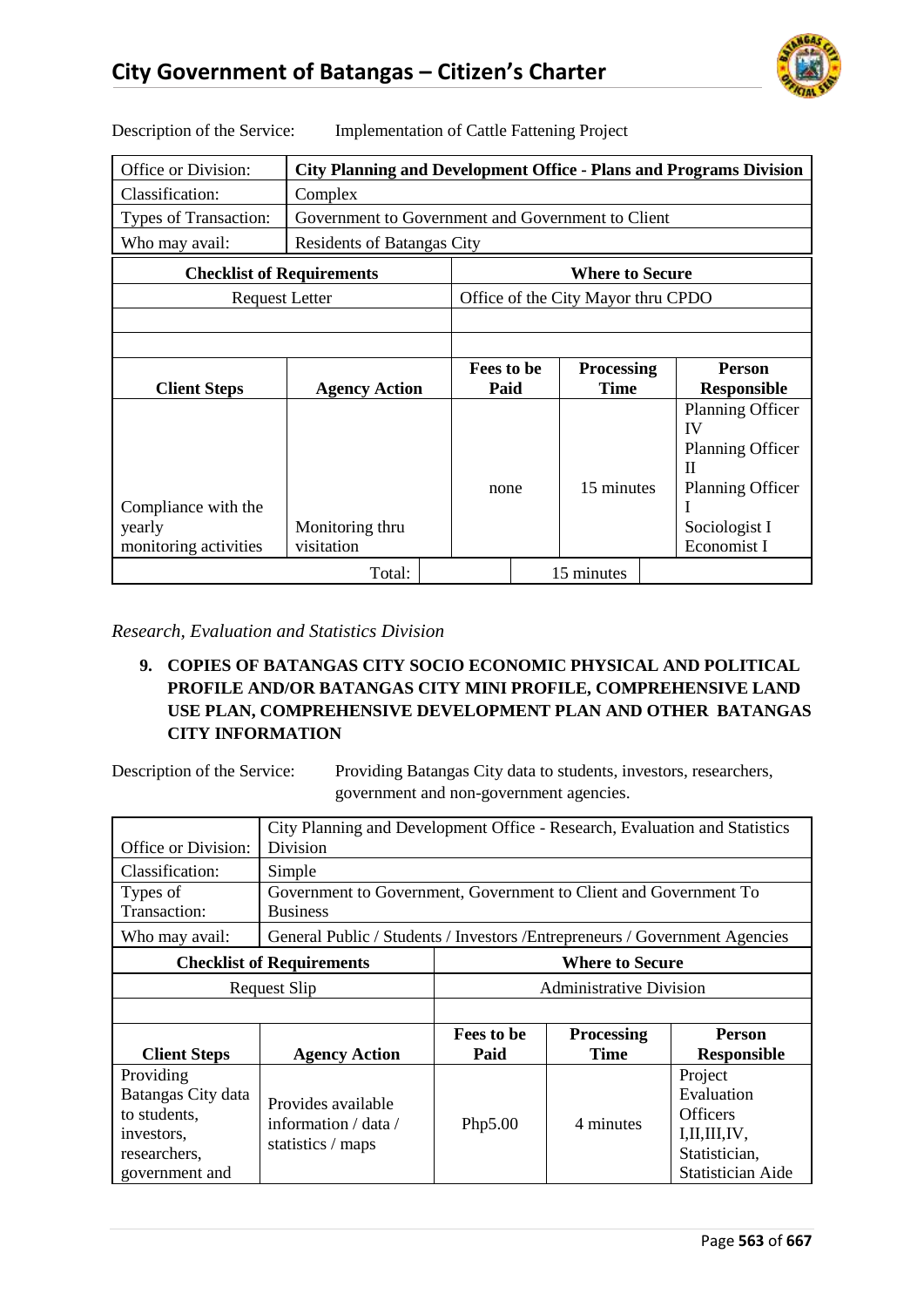

| non-government<br>agencies. |        |           |  |
|-----------------------------|--------|-----------|--|
|                             | Total: | 4 minutes |  |

#### **10. ISSUANCE OF CERTIFICATION FOR RURAL WATERWORKS SYSTEM ASSOCIATION**

Description of the Service: Issuance of Certification as requested by officers of Rural Waterworks and Sanitation Association/Project.

| Office or Division:                                                              | City Planning and Development Office - Research, Evaluation and Statistics<br>Division |                    |                                              |                                                                                                          |  |  |  |
|----------------------------------------------------------------------------------|----------------------------------------------------------------------------------------|--------------------|----------------------------------------------|----------------------------------------------------------------------------------------------------------|--|--|--|
| Classification:                                                                  | Simple                                                                                 |                    |                                              |                                                                                                          |  |  |  |
| Types of<br>Transaction:                                                         | Government To Client                                                                   |                    |                                              |                                                                                                          |  |  |  |
| Who may avail:                                                                   | <b>Rural Waterworks System Associations</b>                                            |                    |                                              |                                                                                                          |  |  |  |
|                                                                                  | <b>Checklist of Requirements</b>                                                       |                    | <b>Where to Secure</b>                       |                                                                                                          |  |  |  |
|                                                                                  | <b>Request Form</b>                                                                    |                    | Research, Evaluation and Statistics Division |                                                                                                          |  |  |  |
|                                                                                  |                                                                                        |                    |                                              |                                                                                                          |  |  |  |
|                                                                                  |                                                                                        |                    |                                              |                                                                                                          |  |  |  |
| <b>Client Steps</b>                                                              | <b>Agency Action</b>                                                                   | Fees to be<br>Paid | <b>Processing</b><br><b>Time</b>             | <b>Person</b><br><b>Responsible</b>                                                                      |  |  |  |
| Written request /<br>Accomplished<br>request slip for<br>needed<br>certification | Prepares the requested<br>certification                                                | Php2.00            | 2 minutes                                    | Project<br>Evaluation<br><b>Officers</b><br>I, II, III, IV,<br>Statistician,<br>Statistician Aide        |  |  |  |
|                                                                                  | Checked and Signed<br>the requested<br>certification                                   |                    | 30 seconds                                   | Project<br>Evaluation<br><b>Officers</b><br>I, II, III, IV,<br>Statistician,<br><b>Statistician Aide</b> |  |  |  |
|                                                                                  | Issue the requested<br>certification                                                   |                    | 30 seconds                                   | Project<br>Evaluation<br><b>Officers</b><br>I, II, III, IV,<br>Statistician,<br>Statistician Aide        |  |  |  |
|                                                                                  | Total:                                                                                 |                    | 3 minutes                                    |                                                                                                          |  |  |  |

### **11. EVALUATIONS FOR RURAL WATERWORKS SYSTEM ASSOCIATION**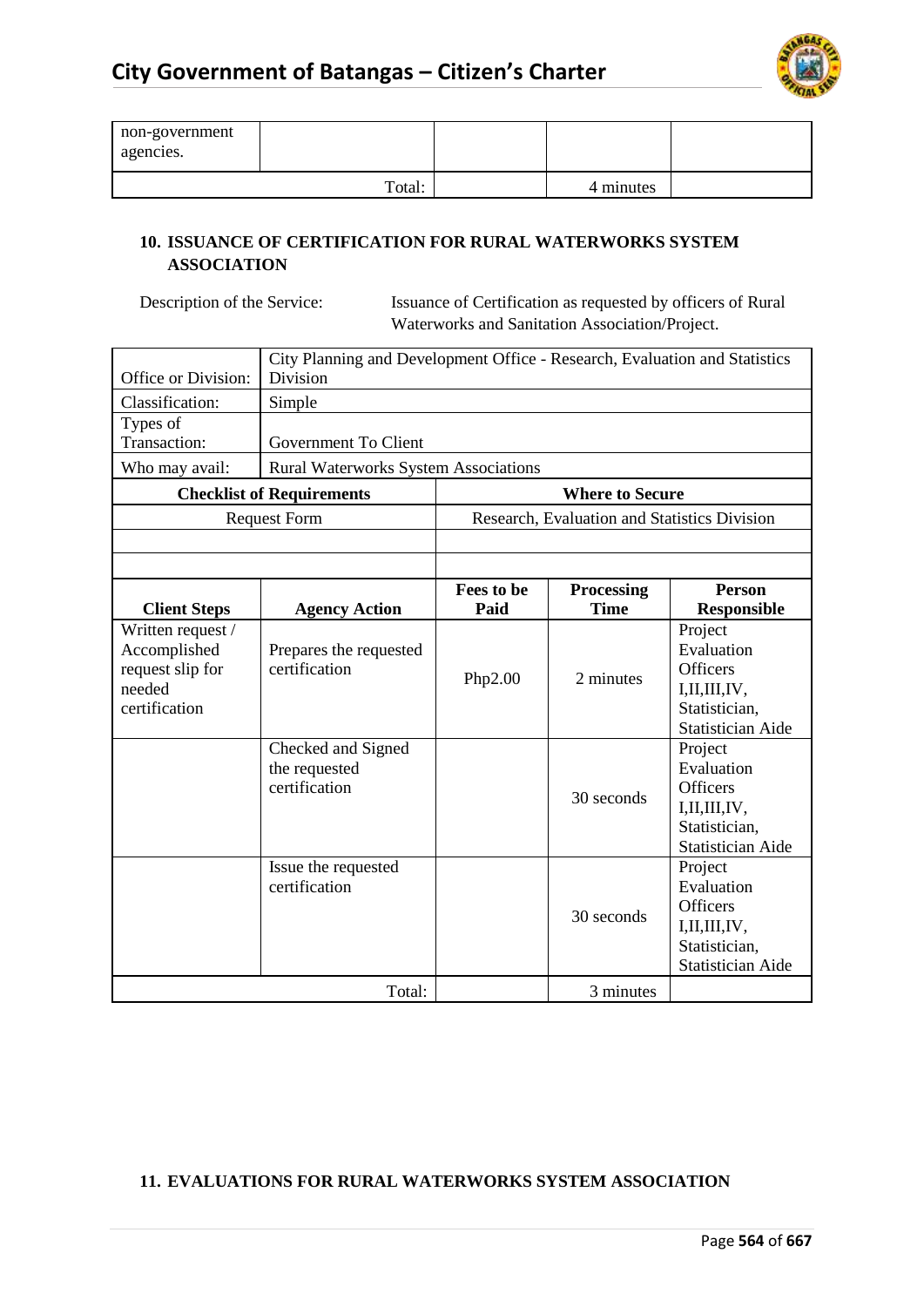

Description of the Service: Conducts monitoring and evaluations of Rural Waterworks and Sanitation Association/Project (RWSA/RWSP).

| Office or                                                                                                                                                                                             | City Planning and Development Office - Research, Evaluation and Statistics                                                    |                               |                                                         |                                                                                                                 |  |  |
|-------------------------------------------------------------------------------------------------------------------------------------------------------------------------------------------------------|-------------------------------------------------------------------------------------------------------------------------------|-------------------------------|---------------------------------------------------------|-----------------------------------------------------------------------------------------------------------------|--|--|
| Division:                                                                                                                                                                                             | Division                                                                                                                      |                               |                                                         |                                                                                                                 |  |  |
| Classification:                                                                                                                                                                                       | Simple                                                                                                                        |                               |                                                         |                                                                                                                 |  |  |
| Types of                                                                                                                                                                                              |                                                                                                                               |                               |                                                         |                                                                                                                 |  |  |
| Transaction:                                                                                                                                                                                          | <b>Government To Client</b>                                                                                                   |                               |                                                         |                                                                                                                 |  |  |
| Who may avail:                                                                                                                                                                                        |                                                                                                                               |                               | Rural Waterworks System Associations Board of Directors |                                                                                                                 |  |  |
| <b>Checklist of Requirements</b>                                                                                                                                                                      |                                                                                                                               |                               | <b>Where to Secure</b>                                  |                                                                                                                 |  |  |
| <b>Request Form</b>                                                                                                                                                                                   |                                                                                                                               |                               | Research, Evaluation and Statistics Division            |                                                                                                                 |  |  |
|                                                                                                                                                                                                       |                                                                                                                               |                               |                                                         |                                                                                                                 |  |  |
|                                                                                                                                                                                                       |                                                                                                                               |                               |                                                         |                                                                                                                 |  |  |
|                                                                                                                                                                                                       | <b>Agency</b>                                                                                                                 |                               |                                                         | <b>Person</b>                                                                                                   |  |  |
| <b>Client Steps</b>                                                                                                                                                                                   | <b>Action</b>                                                                                                                 | <b>Fees to be Paid</b>        | <b>Processing Time</b>                                  | <b>Responsible</b>                                                                                              |  |  |
| Set schedule for<br>monitoring and<br>evaluation / Set<br>schedule for the<br>submission of<br>documents and<br>accomplishment<br>of the google<br>response form<br>for monitoring<br>and evaluation. | Coordinate<br>with Rural<br>Waterwork<br>s System<br>officers for<br>monitoring<br>and<br>evaluation<br>schedule.<br>Conducts | Php8.00                       | 30 seconds                                              | Project<br>Evaluation<br><b>Officers</b><br>I, II, III, IV,<br>Statistician,<br>Statistician<br>Aide<br>Project |  |  |
|                                                                                                                                                                                                       | monitoring<br>and<br>evaluation<br>of RWSA /<br>RWSP.                                                                         | Php580.00 / not<br>applicable | 4 hours                                                 | Evaluation<br><b>Officers</b><br>I, II, III, IV,<br>Statistician,<br>Statistician<br>Aide                       |  |  |
| Set schedule for<br>the return of<br>documents used<br>in the<br>monitoring and<br>evaluation.                                                                                                        | Prepare<br>report and<br>endorseme<br>nt for<br>proper<br>action.                                                             | Php8.00                       | 2 minutes<br>4 hours, 2 minutes and                     | Project<br>Evaluation<br><b>Officers</b><br>I, II, III, IV,<br>Statistician,<br>Statistician<br>Aide            |  |  |
|                                                                                                                                                                                                       | Total:                                                                                                                        |                               | 30 seconds                                              |                                                                                                                 |  |  |

*Special Projects Division*

## **12. APPLICATION FOR BID DOCUMENTS FOR INFRASTRUCTURE PROJECTS**

Description of the Service: To act as the Technical Secretariat of Bids and Awards Committee for Infrastructure Projects as mandated by RA 9184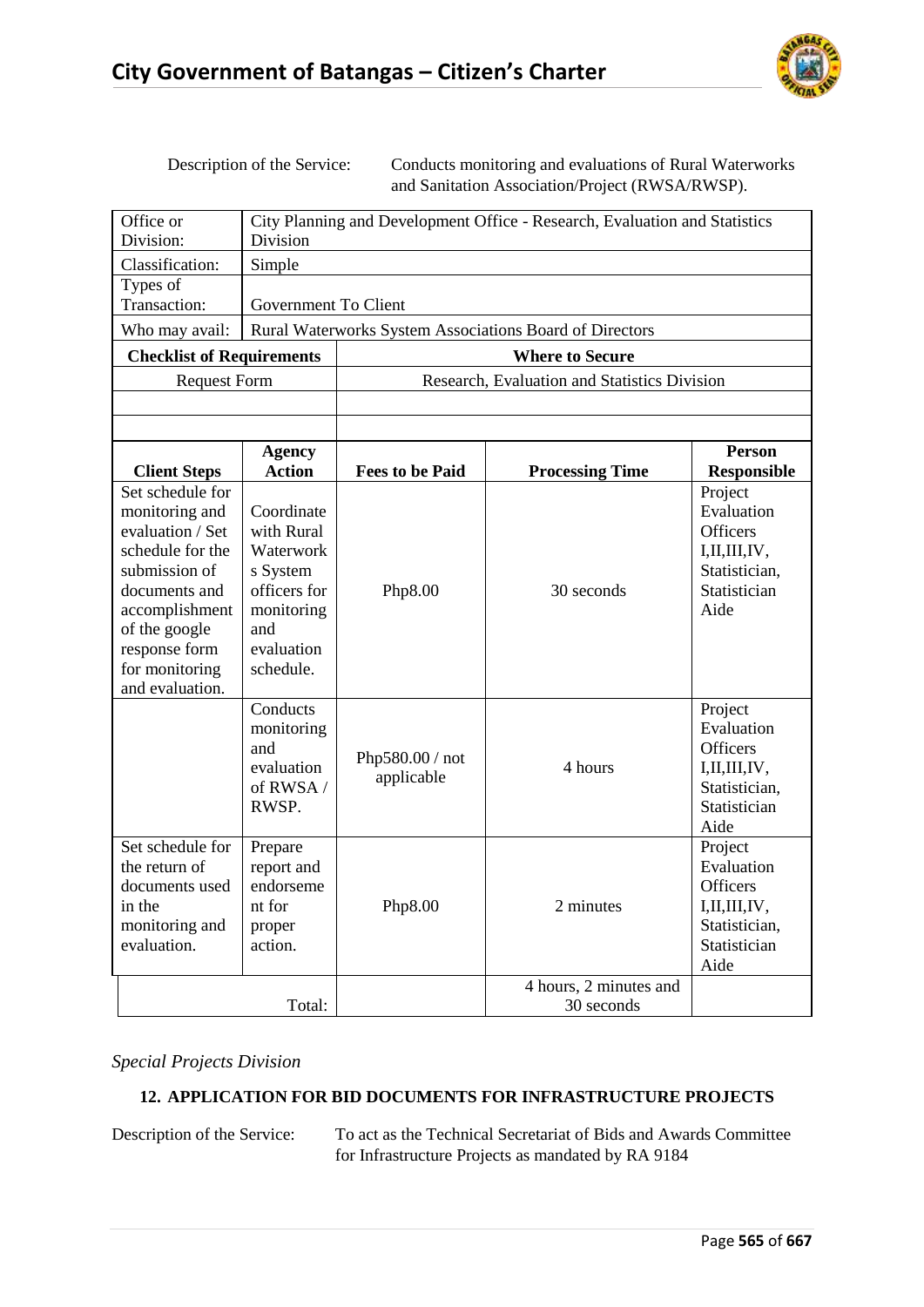

| Office or<br>Division:                           | City Planning and Development Office - Special Projects Division, BAC<br>Secretariat for Infrastructure and Consultancy |                    |                               |                                                                                                              |  |
|--------------------------------------------------|-------------------------------------------------------------------------------------------------------------------------|--------------------|-------------------------------|--------------------------------------------------------------------------------------------------------------|--|
| Classification:                                  | Simple                                                                                                                  |                    |                               |                                                                                                              |  |
| Types of<br>Transaction:                         | Government to Clients                                                                                                   |                    |                               |                                                                                                              |  |
| Who may<br>avail:                                | Infrastructure Contractors with intent to purchase Bidding Documents                                                    |                    |                               |                                                                                                              |  |
|                                                  | <b>Checklist of Requirements</b>                                                                                        |                    | <b>Where to Secure</b>        |                                                                                                              |  |
|                                                  | Receipt of Bidder Fee                                                                                                   |                    | <b>City Treasurers Office</b> |                                                                                                              |  |
|                                                  |                                                                                                                         |                    |                               |                                                                                                              |  |
|                                                  |                                                                                                                         |                    |                               |                                                                                                              |  |
| <b>Client Steps</b>                              | <b>Agency Action</b>                                                                                                    | Fees to be<br>Paid | <b>Processing Time</b>        | <b>Person</b><br><b>Responsible</b>                                                                          |  |
| Present the<br>Contractors<br><b>Bidders</b> Fee | <b>Receive Bidders Fee</b><br>receipt                                                                                   | none               | 3 minutes                     | Project<br>Development<br>Officer IV,<br>Project<br>Development<br>Officer III,<br><b>BAC</b><br>Secretariat |  |
| Claim the Bid<br>Form                            | <b>Issuance of Bid Form</b>                                                                                             | none               | 2 minutes                     | Project<br>Development<br>Officer IV,<br>Project<br>Development<br>Officer III.<br><b>BAC</b><br>Secretariat |  |
|                                                  | Total:                                                                                                                  |                    | 5<br>minutes                  |                                                                                                              |  |

#### **13. COPIES OF DIFFERENT KIND OF BATANGAS CITY MAPS.**

Description of the Service: To attend/ entertain the need of Batangas City maps as requested by studend/s, investors, government and non-government agencies

|                 | Office or Division: City Planning and Development Office – Special Projects Division |
|-----------------|--------------------------------------------------------------------------------------|
| Classification: | Simple                                                                               |
| Types of        | Government to Government, Government to Client and Government To                     |
| Transaction:    | <b>Business</b>                                                                      |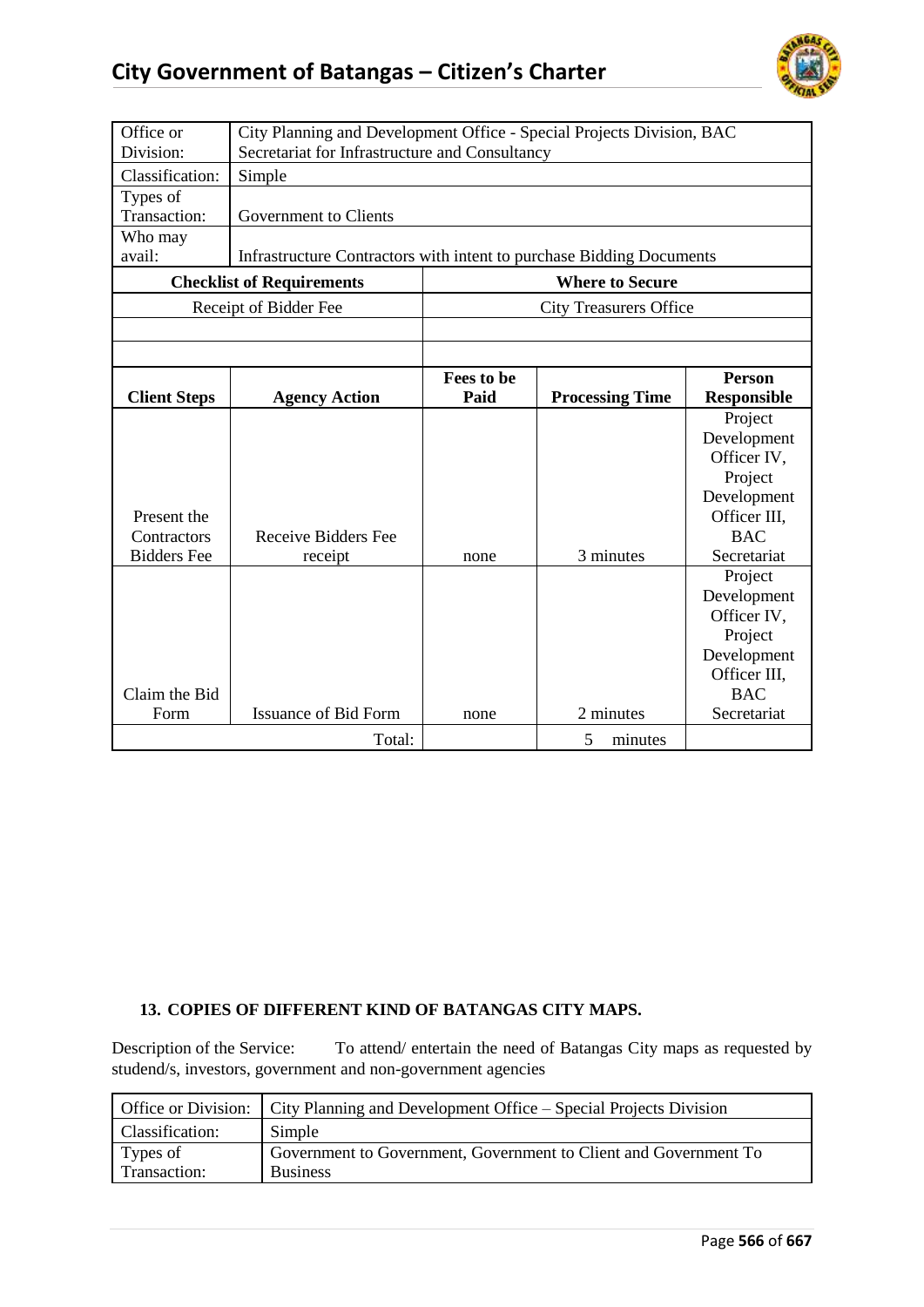

| Who may avail:                                                                          | General Public / Students / Investors / Entrepreneurs / Government Agencies |                    |                                         |                                     |  |
|-----------------------------------------------------------------------------------------|-----------------------------------------------------------------------------|--------------------|-----------------------------------------|-------------------------------------|--|
|                                                                                         | <b>Checklist of Requirements</b>                                            |                    | <b>Where to Secure</b>                  |                                     |  |
|                                                                                         | <b>Request Slip</b>                                                         |                    | <b>Administrative Division</b>          |                                     |  |
|                                                                                         |                                                                             |                    |                                         |                                     |  |
| <b>Client Steps</b>                                                                     | <b>Agency Action</b>                                                        | Fees to be<br>Paid | <b>Processing</b><br><b>Time</b>        | <b>Person</b><br><b>Responsible</b> |  |
| Secure and Filled<br>up Request slip<br>form                                            | <b>Issue Request Slip</b><br>Form                                           | none               | 1 minute                                | PDO IV, PDO III,<br>PDO II, PDO I   |  |
| Present the<br>accomplished<br>request slip form<br>to the Special<br>Projects Division | Received the request<br>slip                                                | none               | 1 minute                                | PDO IV, PDO III,<br>PDO II, PDO I   |  |
| Received the<br>requested Batangas<br>City maps                                         | Issue the requested<br><b>Batangas City maps</b>                            | none               | 3 minutes                               | PDO IV, PDO III,<br>PDO II, PDO I   |  |
|                                                                                         | Total:                                                                      |                    | $\overline{\phantom{0}}$<br>minute<br>s |                                     |  |

## **14. GIS GENERATED INFORMATION/DATA/STATISTICS/MAPS AVAILABLE IN THE OFFICE**

Description of the Service: To attend/ entertain the need of GIS generated information/ data/ statistics/ maps available in the office as requested by student/s, investors, government and non-government agencies

| Office or Division:                                                                     | City Planning and Development Office – Special Projects Division            |                                   |                                |                                   |  |
|-----------------------------------------------------------------------------------------|-----------------------------------------------------------------------------|-----------------------------------|--------------------------------|-----------------------------------|--|
| Classification:                                                                         | Simple                                                                      |                                   |                                |                                   |  |
| Types of                                                                                | Government to Government, Government to Clients and Government To           |                                   |                                |                                   |  |
| Transaction:                                                                            | <b>Business</b>                                                             |                                   |                                |                                   |  |
| Who may avail:                                                                          | General Public / Students / Investors / Entrepreneurs / Government Agencies |                                   |                                |                                   |  |
|                                                                                         | <b>Checklist of Requirements</b>                                            |                                   | <b>Where to Secure</b>         |                                   |  |
|                                                                                         | <b>Request Slip</b>                                                         |                                   | <b>Administrative Division</b> |                                   |  |
|                                                                                         |                                                                             |                                   |                                |                                   |  |
|                                                                                         |                                                                             | Fees to be                        | <b>Processing</b>              | <b>Person</b>                     |  |
| <b>Client Steps</b>                                                                     | <b>Agency Action</b>                                                        | Paid                              | <b>Time</b>                    | <b>Responsible</b>                |  |
| Secure and Filled<br>up Request slip<br>form                                            | <b>Issue Request Slip</b><br>Form                                           | none                              | 1 minute                       | PDO IV, PDO III,<br>PDO II, PDO I |  |
| Present the<br>accomplished<br>request slip form<br>to the Special<br>Projects Division | Received the request<br>slip                                                | none                              | 1 minute                       | PDO IV, PDO III,<br>PDO II, PDO I |  |
| Received the<br>requested                                                               | Issue the requested<br>information/data/<br>maps                            | PDO IV, PDO III,<br>PDO II, PDO I |                                |                                   |  |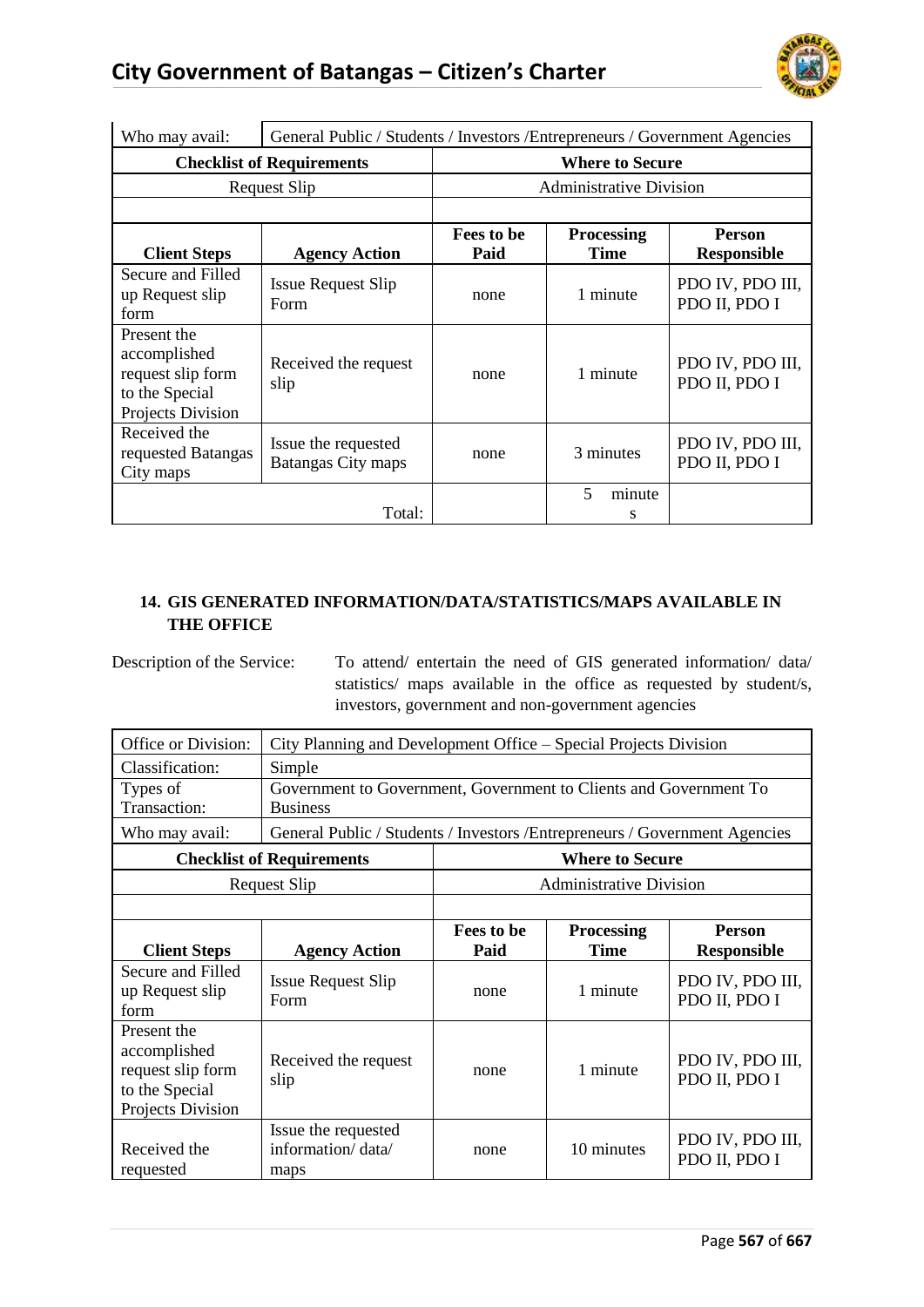

| information/data/<br>maps |        |            |  |
|---------------------------|--------|------------|--|
|                           | Total: | 12 minutes |  |

*Zoning Division*

#### **1. CERTIFICATE OF ZONING COMPLIANCE FOR BUILDING**

Description of the Service: Application for CZC for the construction/ repair/ renovation/ expansion of residential, apartment, pension house, lodging house, hotel etc. / commercial, institutional, recreational, industrial buildings/ structures/ projects

| Office or             |                                                      |                                                                                       |  |  |  |
|-----------------------|------------------------------------------------------|---------------------------------------------------------------------------------------|--|--|--|
| Division:             | City Planning and Development Office-Zoning Division |                                                                                       |  |  |  |
| Classifica            |                                                      |                                                                                       |  |  |  |
| tion:                 | <b>Simple Transaction</b>                            |                                                                                       |  |  |  |
| Types of              |                                                      |                                                                                       |  |  |  |
| Transacti             |                                                      | G2C - Government to Client/ G2B - Government to Business Owners/G2G -                 |  |  |  |
| on:                   |                                                      | Government to Government                                                              |  |  |  |
| Who may               |                                                      | Anybody who will construct/repair/improve/renovate buildings, plants or any structure |  |  |  |
| avail:                | in a certain area within                             |                                                                                       |  |  |  |
|                       | <b>Batangas City</b>                                 |                                                                                       |  |  |  |
|                       |                                                      |                                                                                       |  |  |  |
|                       | <b>Checklist of</b>                                  |                                                                                       |  |  |  |
|                       | <b>Requirements</b>                                  | <b>Where to Secure</b>                                                                |  |  |  |
| 1. CZC Application    |                                                      |                                                                                       |  |  |  |
| Form (1 original copy |                                                      | One Stop Shop for Construction Permit (OSCP)/ CPDO-Zoning                             |  |  |  |
| notarized)            |                                                      | Division                                                                              |  |  |  |
|                       | 2. Barangay Clearance                                |                                                                                       |  |  |  |
| to Construct (1       |                                                      |                                                                                       |  |  |  |
| photocopy)            |                                                      | Barangay Hall of stated barangay in their Tax Declaration                             |  |  |  |
|                       | 3. Right Over Land (1)<br>Client/Land Owner/Lessor   |                                                                                       |  |  |  |
| Photocopy)            |                                                      |                                                                                       |  |  |  |
| 3.1 Tax Declaration/  |                                                      |                                                                                       |  |  |  |
| Title                 |                                                      |                                                                                       |  |  |  |
|                       | 3.2 Notarized Consent                                |                                                                                       |  |  |  |
| 3.3 Notarized Lease   |                                                      |                                                                                       |  |  |  |
| Contract/Sublease     |                                                      |                                                                                       |  |  |  |
| Contract              |                                                      |                                                                                       |  |  |  |
| if Lessee             |                                                      |                                                                                       |  |  |  |
|                       | 3.4 Notarized Deed of                                |                                                                                       |  |  |  |
| Sale/Deed of          |                                                      |                                                                                       |  |  |  |
| Conditional           |                                                      |                                                                                       |  |  |  |
|                       | Sale/Extrajudicial                                   |                                                                                       |  |  |  |
|                       | Settlement/Contract To                               |                                                                                       |  |  |  |
|                       | Sell/Transfer of Rights/                             |                                                                                       |  |  |  |
| Usufruct              |                                                      |                                                                                       |  |  |  |
| 3.5 Notarized         |                                                      |                                                                                       |  |  |  |
| Memorandum of         |                                                      |                                                                                       |  |  |  |
| Agreement             |                                                      |                                                                                       |  |  |  |
|                       | 3.6 Current Tax Receipt                              |                                                                                       |  |  |  |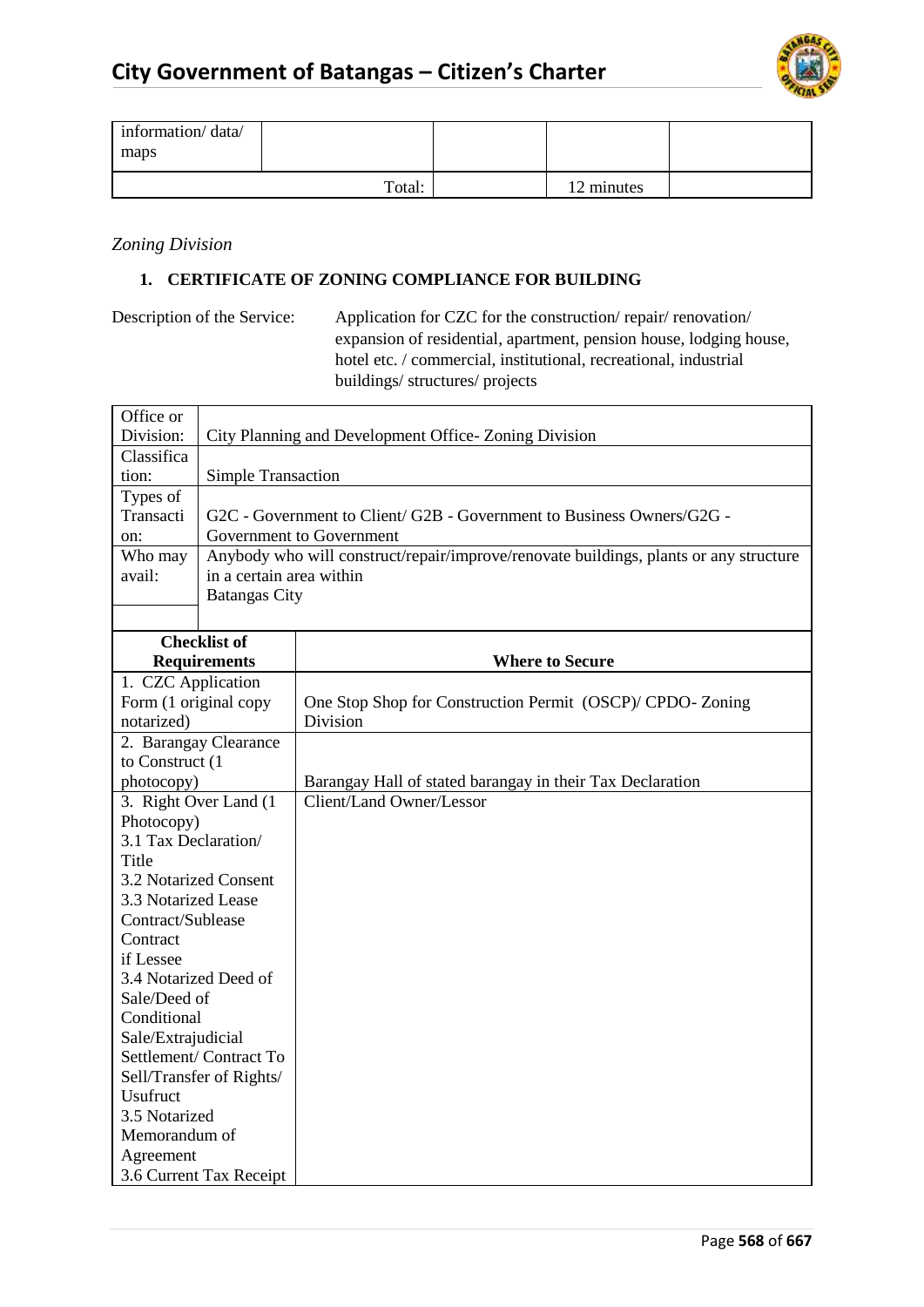

| 3.7 Notarized<br>orization                                                                                                | SPA/Certification/Auth                                                                                                                                                                                                      |                                                            |                  |                                                                                     |
|---------------------------------------------------------------------------------------------------------------------------|-----------------------------------------------------------------------------------------------------------------------------------------------------------------------------------------------------------------------------|------------------------------------------------------------|------------------|-------------------------------------------------------------------------------------|
| 4.<br>signed and sealed by<br>licensed Engineer<br>(1 copy each)                                                          | Building/Sanitary/Elect<br>rical/Mechanical Permit<br>5. Bill of Materials (1                                                                                                                                               | OSCP/Forms can be secured from City Engineers Office (CEO) |                  |                                                                                     |
| photocopy)                                                                                                                |                                                                                                                                                                                                                             | Client                                                     |                  |                                                                                     |
| 6. Specifications (1<br>photocopy)                                                                                        |                                                                                                                                                                                                                             | Client                                                     |                  |                                                                                     |
| set of plans                                                                                                              | 7. Two (2) Complete                                                                                                                                                                                                         | Client                                                     |                  |                                                                                     |
| <b>Client</b>                                                                                                             | <b>Agency</b>                                                                                                                                                                                                               |                                                            | <b>Processin</b> |                                                                                     |
| <b>Steps</b>                                                                                                              | <b>Action</b>                                                                                                                                                                                                               | <b>Fees to be Paid</b>                                     | g Time           | <b>Person Responsible</b>                                                           |
| 1.<br>Submits<br>the<br>notarized<br>accompli<br>shed<br>applicatio<br>n form<br>together<br>with the<br>requirem<br>ents | 1.1<br>Receives<br>the<br>accomplish<br>ed<br>application<br>form for<br>CZC,<br>building<br>plans and<br>supporting<br>documents<br>1.2<br>Reviews all<br>submitted<br>documents<br>for<br>checking<br>and<br>verification | None                                                       | 15<br>minutes    | Zoning Officers, Designated<br>Zoning Inspector/<br><b>CPDO</b><br>assigned at OSCP |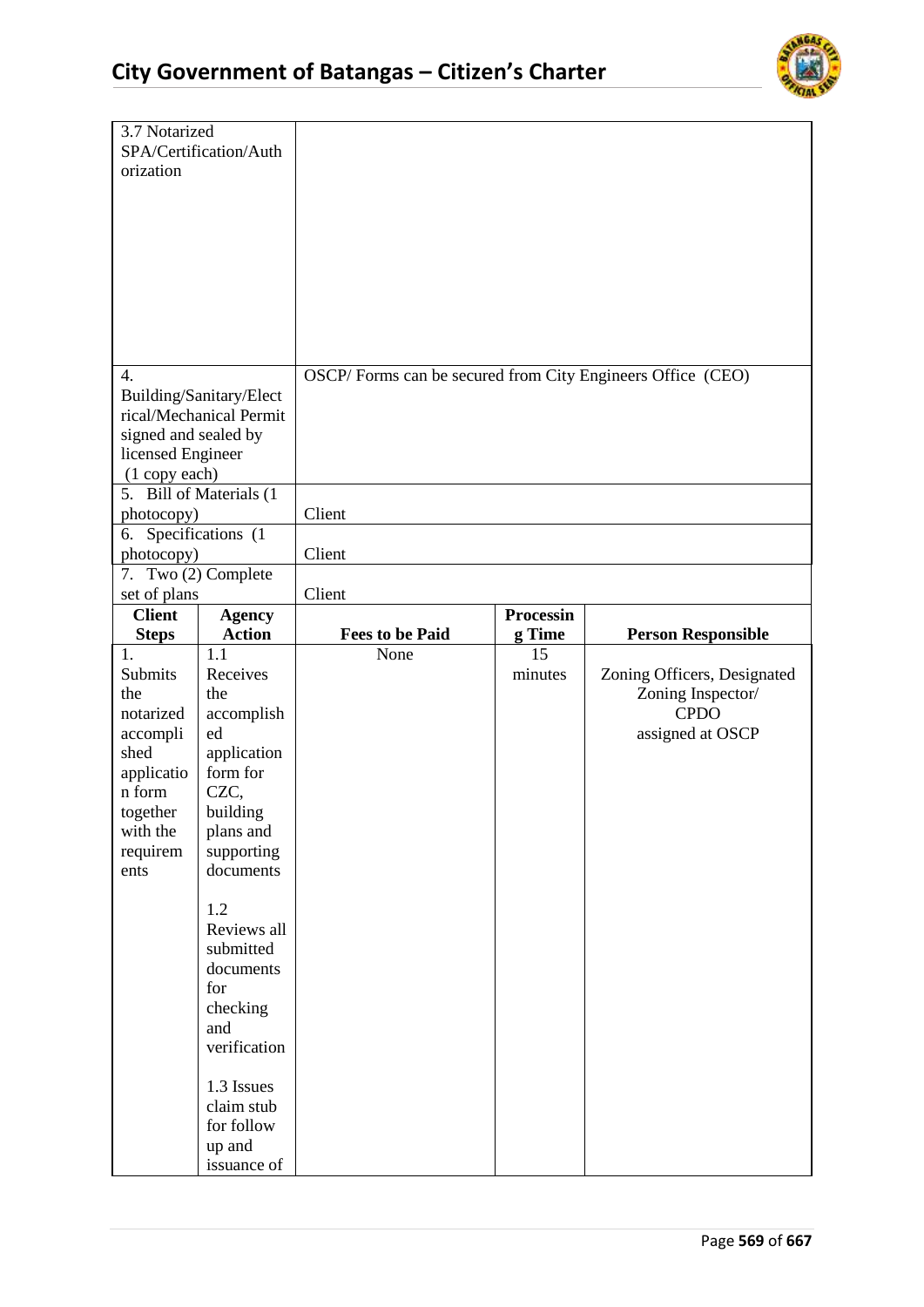

|                                                                                                    | Order of<br>Payment                                                                                                                                                                                                                 |                                                                                                            |               |                                                                                               |
|----------------------------------------------------------------------------------------------------|-------------------------------------------------------------------------------------------------------------------------------------------------------------------------------------------------------------------------------------|------------------------------------------------------------------------------------------------------------|---------------|-----------------------------------------------------------------------------------------------|
|                                                                                                    | 1.4 Encode<br>the<br>submitted<br>documents<br>and<br>schedule<br>for<br>inspection<br>the<br>proposed<br>project                                                                                                                   | None                                                                                                       | 30<br>minutes | Zoning Officers I, II, III,<br>Designated Zoning Inspector,<br>/CPDO<br>assigned at OSCP      |
|                                                                                                    | 1.5<br>Conducts<br>ocular<br>inspection<br>on the<br>project site<br>of the<br>project<br>being<br>applied<br>1.6<br>Prepares<br>evaluation<br>report of<br>the<br>inspected/p<br>roposed<br>project and<br>recommend<br>s decision | None                                                                                                       | 1 day         | Zoning Officers I, II, III,<br>Designated Zoning Inspector/<br><b>CPDO</b>                    |
| 2.<br>Follow<br>up and<br>secures<br>order of<br>payment<br>for the<br>project<br>being<br>applied | <b>Issues</b><br>order of<br>payment<br>for the<br>release of<br><b>CZC</b>                                                                                                                                                         | Depending on the<br>submitted construction<br>cost/bill of materials<br>(Batangas City Tax Code<br>of 2009 | 15<br>minutes | Zoning Officers I, II, III,<br>Designated Zoning Inspector,<br>Admin Aide III/<br><b>CPDO</b> |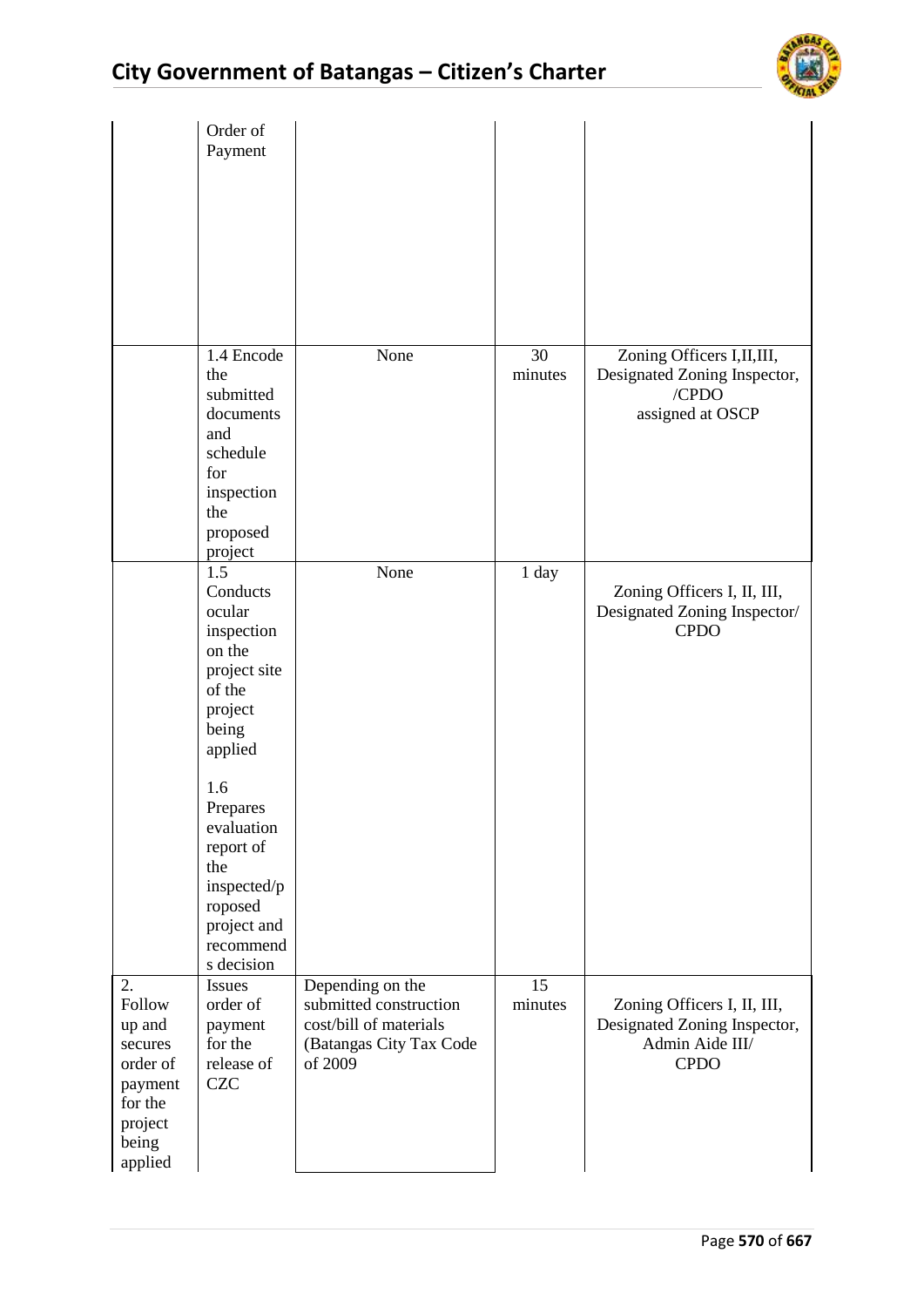

| 3.<br>Proceeds<br>to City<br>Treasurer<br>s Office<br>for<br>payment                                         | 3.1 City<br><b>Treasurers</b><br>Office<br>accepts<br>payments<br>and issue<br>official<br>receipts.                      | Depending on the<br>submitted construction<br>cost/bill of materials<br>(Batangas City Tax Code<br>of 2009 | 15<br>minutes                      | Revenue Collection Clerk/<br><b>City Treasurer's Office Staff</b>                                    |
|--------------------------------------------------------------------------------------------------------------|---------------------------------------------------------------------------------------------------------------------------|------------------------------------------------------------------------------------------------------------|------------------------------------|------------------------------------------------------------------------------------------------------|
|                                                                                                              | 3.2<br>Prepares<br>the CZC<br>upon<br>payment<br>for project<br>being                                                     | None                                                                                                       | 30<br>minutes                      | Admin Aide III,<br>Zoning Division/<br><b>CPDO</b><br>Zoning Officers I, II, III, IV/<br><b>CPDO</b> |
|                                                                                                              | applied<br>3.3 Affixes<br>initials and<br>signature<br>on CZC<br>and<br>building<br>plans by<br>recommend<br>ing officers |                                                                                                            |                                    |                                                                                                      |
|                                                                                                              | 3.4<br>Approves<br>and affixes<br>signature<br>of the<br>approving<br>officer on<br>CZC and<br>building<br>plans          | None                                                                                                       | 30<br>minutes                      | City Planning & Devt.<br>Coordinator (CPDC)                                                          |
| 4.<br>Presents<br>the claim<br>stub on<br>the date<br>and time<br>indicated<br>for the<br>issuance<br>of CZC | Issues/Rele<br>ase CZC<br>and<br>building<br>plans                                                                        | None                                                                                                       | 15<br>minutes                      | Admin Aide III/<br><b>CPDO</b>                                                                       |
|                                                                                                              | Total:                                                                                                                    | Depending on the<br>submitted construction<br>cost/bill of materials<br>(Batangas City Tax Code<br>of 2009 | $1$ day $2$<br>hours 30<br>minutes |                                                                                                      |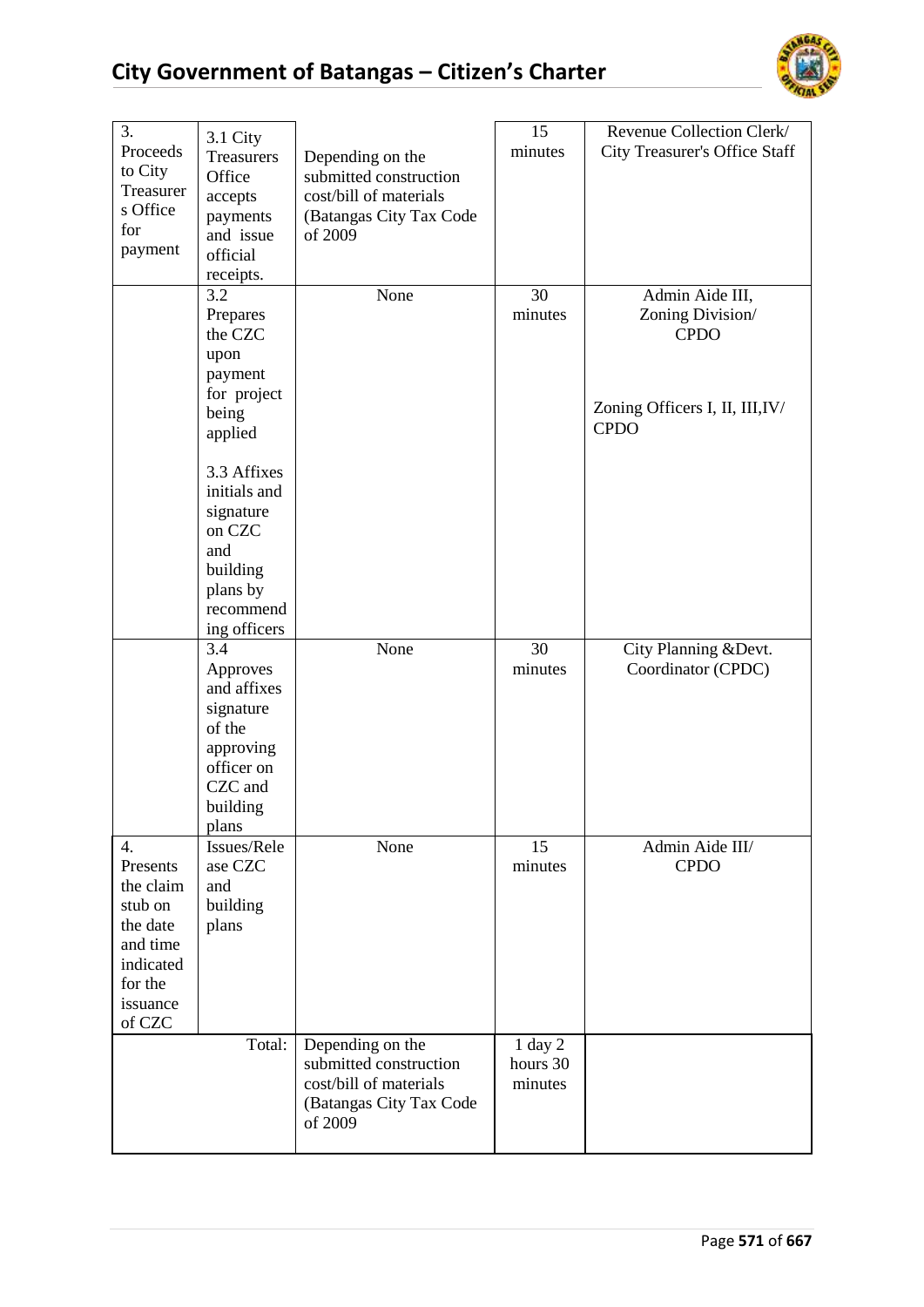

#### **2. ZONING PERMIT FOR OCCUPANCY**

Description of the Service: Application for CZC for Zoning Permit for Occupancy of residential, apartment, pension house, lodging house, hotel etc/ commercial, institutional, recreational, industrial buildings/ structures/ projects

| Office or               |                                                      |                                                                              |  |  |
|-------------------------|------------------------------------------------------|------------------------------------------------------------------------------|--|--|
| Division:               | City Planning and Development Office-Zoning Division |                                                                              |  |  |
| Classifica              | Simple                                               |                                                                              |  |  |
| tion:                   | Transaction                                          |                                                                              |  |  |
| Types of                |                                                      |                                                                              |  |  |
| Transacti               |                                                      | $G2C$ - Government to Client/ $G2B$ - Government to Business Owners/ $G2G$ - |  |  |
| on:                     |                                                      | Government to Government                                                     |  |  |
| Who may                 |                                                      |                                                                              |  |  |
| avail:                  |                                                      | Anybody who have been issued building permits                                |  |  |
|                         |                                                      |                                                                              |  |  |
|                         | <b>Checklist of</b>                                  |                                                                              |  |  |
|                         | <b>Requirements</b>                                  | <b>Where to Secure</b>                                                       |  |  |
| 1. ZPO Application      |                                                      |                                                                              |  |  |
| Form (1 original copy   |                                                      |                                                                              |  |  |
| notarized)              |                                                      | BPOSS/ CPDO- Zoning Division                                                 |  |  |
| 2. Certificate of       |                                                      |                                                                              |  |  |
| Completion (1           |                                                      |                                                                              |  |  |
| photocopy)              |                                                      | Forms can be secured from City Engineers Office at BPOSS                     |  |  |
| 3. Approved             |                                                      | Client                                                                       |  |  |
| Building/Sanitary/Elect |                                                      |                                                                              |  |  |
| rical/Mechanical        |                                                      |                                                                              |  |  |
| permits                 |                                                      |                                                                              |  |  |
| $(1 \text{ photocopy})$ |                                                      |                                                                              |  |  |

| <b>Client</b> | <b>Agency</b> |                        | <b>Processin</b> |                             |
|---------------|---------------|------------------------|------------------|-----------------------------|
| <b>Steps</b>  | <b>Action</b> | <b>Fees to be Paid</b> | g Time           | <b>Person Responsible</b>   |
| 1.            | 1.1           | None                   | 15               | Zoning Officers, Designated |
| Submits       | Receives      |                        | minutes          | Zoning Inspector/           |
| <b>CEO</b>    | <b>CEO</b>    |                        |                  | <b>CPDO</b>                 |
| endorsem      | endorseme     |                        |                  | assigned at OSCP            |
| ent and       | nt            |                        |                  |                             |
| secures       |               |                        |                  |                             |
| applicatio    | 1.2 Issues    |                        |                  |                             |
| n form        | application   |                        |                  |                             |
|               | form and      |                        |                  |                             |
|               | claim stub,   |                        |                  |                             |
|               | advises the   |                        |                  |                             |
|               | client to     |                        |                  |                             |
|               | have the      |                        |                  |                             |
|               | form          |                        |                  |                             |
|               | notarized     |                        |                  |                             |
|               | and           |                        |                  |                             |
|               | explains to   |                        |                  |                             |
|               | the client    |                        |                  |                             |
|               | how to        |                        |                  |                             |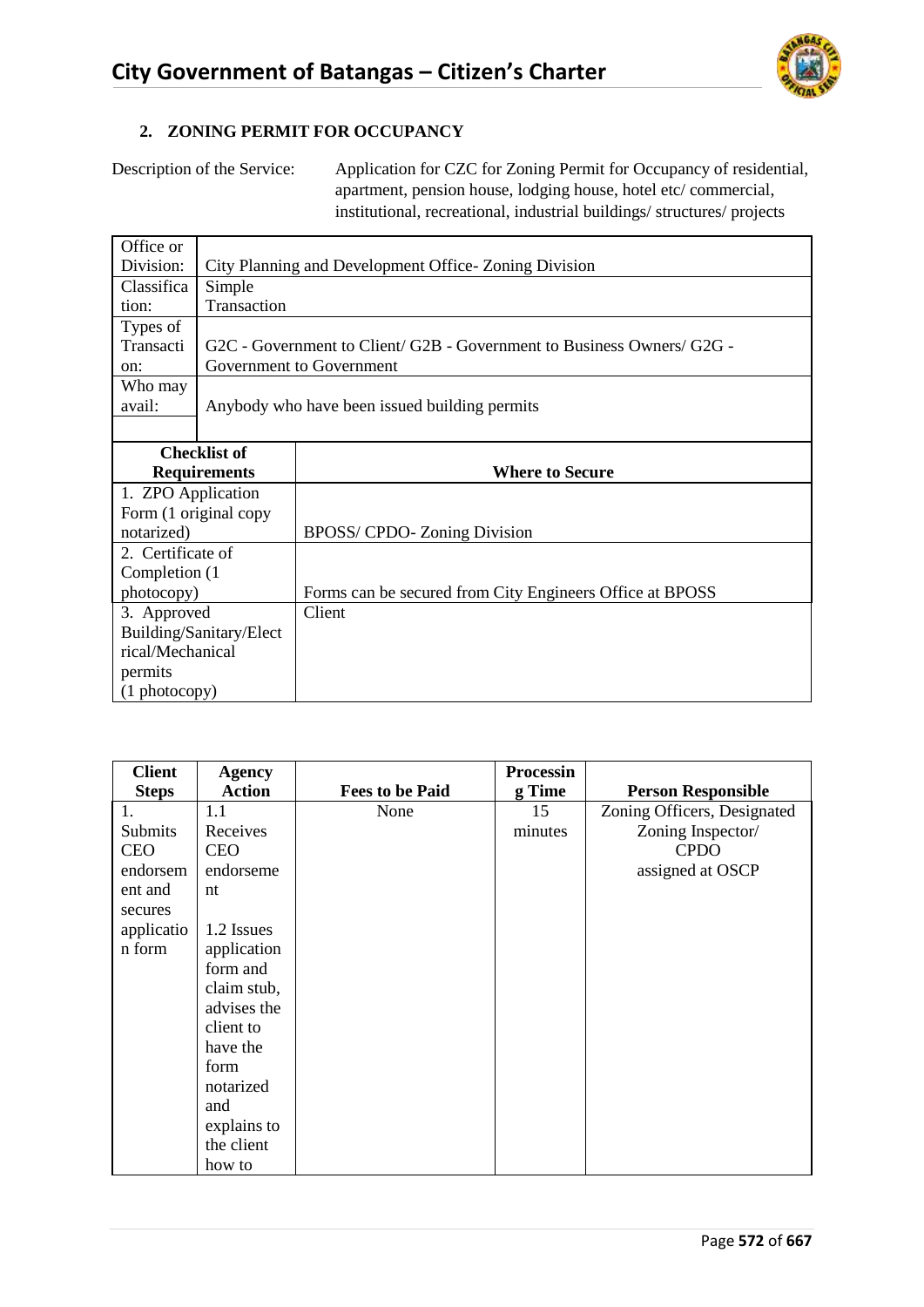

|                                                                                       | accomplish<br>the form                                                                                                                                                                                               |                                                                                                            |               |                                                                                                                                     |
|---------------------------------------------------------------------------------------|----------------------------------------------------------------------------------------------------------------------------------------------------------------------------------------------------------------------|------------------------------------------------------------------------------------------------------------|---------------|-------------------------------------------------------------------------------------------------------------------------------------|
|                                                                                       | 1.3<br>Retrieves<br>building<br>plan on file                                                                                                                                                                         | None                                                                                                       | 20<br>minutes | Admin Aide I, III,<br>Zoning Division/<br><b>CPDO</b>                                                                               |
|                                                                                       | 1.4 Encode<br>the<br>submitted<br>documents<br>and<br>schedule<br>for<br>inspection                                                                                                                                  | None                                                                                                       | 30<br>minutes | Admin Aide I, III,<br>Zoning Division/<br><b>CPDO</b>                                                                               |
|                                                                                       | 1.5<br>Conducts<br>ocular<br>inspection<br>on the<br>project site<br>of the<br>project<br>being<br>applied<br>1.6<br>Prepares<br>evaluation<br>report of<br>the<br>inspected/a<br>pplied<br>project and<br>recommend | None                                                                                                       | 1 day         | Zoning Officers I, II, III,<br>Designated Zoning Inspector/<br><b>CPDO</b><br>Admin Aide I, III,<br>Zoning Division/<br><b>CPDO</b> |
| 2.<br><b>Secures</b><br>order of<br>payment<br>for the<br>project<br>being<br>applied | s decision<br><b>Issues</b><br>order of<br>payment<br>for the<br>release of<br><b>ZPO</b>                                                                                                                            | Depending on the<br>submitted construction<br>cost/bill of materials<br>(Batangas City Tax Code<br>of 2009 | 15<br>minutes | Zoning Officers I, II, III,<br>Designated Zoning Inspector,<br>Admin Aide III/<br><b>CPDO</b>                                       |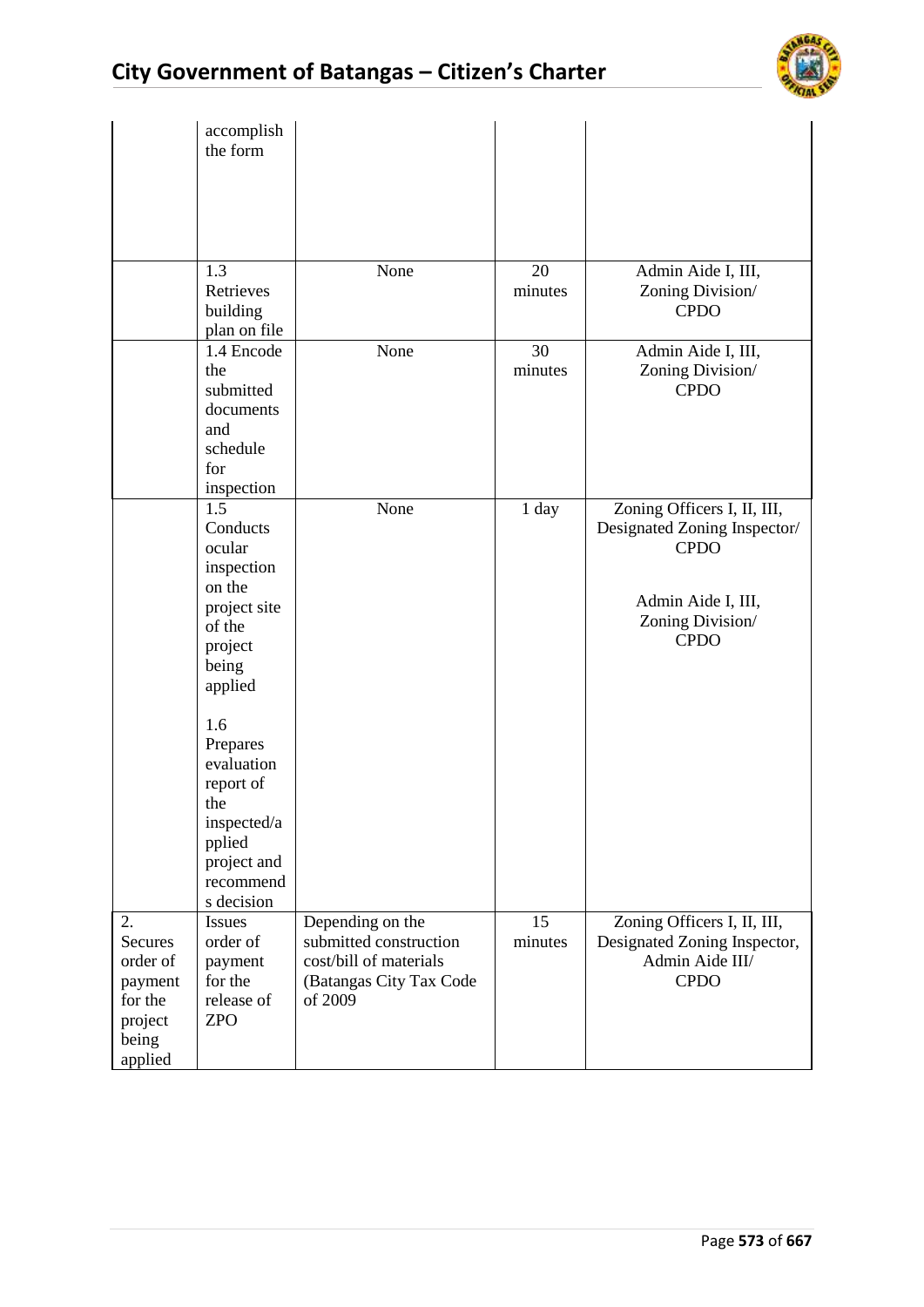

| 3.                                                                                                           |                                                                                    |                                                                                        | 15                  | Revenue Collection Clerk/                                                                                                       |
|--------------------------------------------------------------------------------------------------------------|------------------------------------------------------------------------------------|----------------------------------------------------------------------------------------|---------------------|---------------------------------------------------------------------------------------------------------------------------------|
| Proceeds                                                                                                     | 3.1 City<br>Treasurers                                                             |                                                                                        | minutes             |                                                                                                                                 |
|                                                                                                              |                                                                                    | Depending on the                                                                       |                     | <b>City Treasurer's Office Staff</b>                                                                                            |
| to City                                                                                                      | Office                                                                             | submitted construction                                                                 |                     |                                                                                                                                 |
| Treasurer                                                                                                    | accepts                                                                            | cost/bill of materials                                                                 |                     |                                                                                                                                 |
| s Office                                                                                                     | payments                                                                           | (Batangas City Tax Code                                                                |                     |                                                                                                                                 |
| for                                                                                                          | and issue                                                                          | of 2009                                                                                |                     |                                                                                                                                 |
| payment                                                                                                      | official                                                                           |                                                                                        |                     |                                                                                                                                 |
|                                                                                                              | receipts.                                                                          |                                                                                        |                     |                                                                                                                                 |
|                                                                                                              | 3.2<br>Prepares<br>the ZPO<br>upon<br>payment<br>for project<br>being<br>applied   | None                                                                                   | 30<br>minutes       | Zoning Officers I, II, III,<br>Designated Zoning Inspector,<br>Admin Aide III/<br><b>CPDO</b><br>Zoning Officers I, II, III, IV |
|                                                                                                              | 3.3 Affixes<br>initials and<br>signature<br>on ZPO by<br>recommend<br>ing officers |                                                                                        |                     |                                                                                                                                 |
|                                                                                                              | 3.4<br>Approves                                                                    | None                                                                                   | 30<br>minutes       | City Planning &Dev't<br>Coordinator (CPDC)                                                                                      |
|                                                                                                              | and affixes<br>signature of<br>the                                                 |                                                                                        |                     |                                                                                                                                 |
|                                                                                                              | approving                                                                          |                                                                                        |                     |                                                                                                                                 |
|                                                                                                              | officer on                                                                         |                                                                                        |                     |                                                                                                                                 |
|                                                                                                              | <b>ZPO</b>                                                                         |                                                                                        |                     |                                                                                                                                 |
| 4.<br>Presents<br>the claim<br>stub on<br>the date<br>and time<br>indicated<br>for the<br>issuance<br>of ZPO | Issues/Rele<br>ases ZPO                                                            | None                                                                                   | 15<br>minutes       | Admin Aide I, III,<br>Zoning Division/<br><b>CPDO</b>                                                                           |
|                                                                                                              | Total:                                                                             | Depending on the                                                                       | 1 day 2             |                                                                                                                                 |
|                                                                                                              |                                                                                    | submitted construction<br>cost/bill of materials<br>(Batangas City Tax Code<br>of 2009 | hours 50<br>minutes |                                                                                                                                 |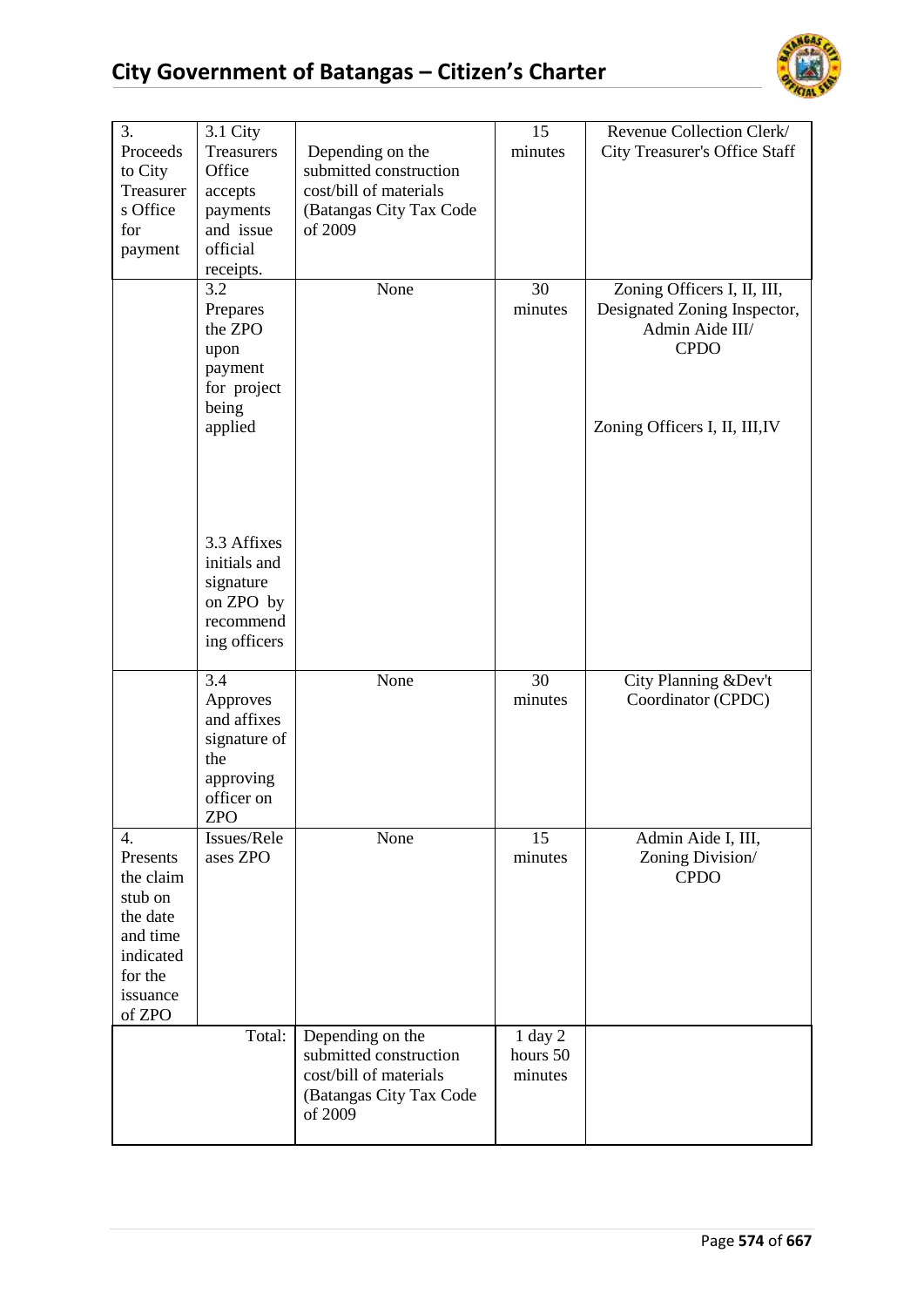

### **3. CERTIFICATE OF ZONING COMPLIANCE FOR BUSINESS**

Description of Service : Application for CZC for the establishment and operation of commercial, business, institutional, recreational, industrial and other projects/uses/activities

| Office or Division:                  |                                                |  | Division               | City Planning and Development Office-Zoning   |                                 |  |
|--------------------------------------|------------------------------------------------|--|------------------------|-----------------------------------------------|---------------------------------|--|
|                                      | Simple                                         |  |                        |                                               |                                 |  |
| Classification:                      | Transaction                                    |  |                        |                                               |                                 |  |
| Types of Transaction:                |                                                |  |                        | G2B - Government to Business Owners           |                                 |  |
| Who may avail:                       |                                                |  |                        | Anybody who will establish and operate a      |                                 |  |
|                                      |                                                |  |                        | business in Batangas City                     |                                 |  |
|                                      |                                                |  |                        |                                               |                                 |  |
|                                      | <b>Checklist of Requirements</b>               |  |                        | <b>Where to Secure</b>                        |                                 |  |
|                                      | 1. CZC Application Form (1 original copy)      |  |                        | BPOSS/ CPDO- Zoning Division                  |                                 |  |
|                                      |                                                |  |                        | Barangay Hall of stated barangay in their Tax |                                 |  |
|                                      | 2. Barangay Clearance to Operate Business      |  | Declaration            |                                               |                                 |  |
| 3. Right Over Land (1 Photocopy)     |                                                |  |                        | Client/Land Owner/Lessor                      |                                 |  |
| 3.1 Tax Declaration/Title            |                                                |  |                        |                                               |                                 |  |
| 3.2 Notarized Consent                |                                                |  |                        |                                               |                                 |  |
| if Lessee                            | 3.3 Notarized Lease Contract/Sublease Contract |  |                        |                                               |                                 |  |
|                                      | 3.4 Notarized Deed of Sale/Deed of Conditional |  |                        |                                               |                                 |  |
|                                      | Sale/Extrajudicial Settlement/ Contract To     |  |                        |                                               |                                 |  |
| Sell/Transfer of Rights/Usufruct     |                                                |  |                        |                                               |                                 |  |
|                                      | 3.5 Notarized Memorandum of Agreement          |  |                        |                                               |                                 |  |
| 3.6 Current Tax Receipt              |                                                |  |                        |                                               |                                 |  |
|                                      | 3.7 Notarized SPA/Certification/Authorization  |  |                        |                                               |                                 |  |
| 4. DTI/SEC                           |                                                |  | DTI or SEC office      |                                               |                                 |  |
|                                      | sealed by licensed Engineer (1 copy each)      |  |                        |                                               |                                 |  |
| 5. Location/Vicinity Map             |                                                |  | Client                 |                                               |                                 |  |
|                                      |                                                |  |                        |                                               | <b>Person</b>                   |  |
| <b>Client Steps</b>                  | <b>Agency Action</b>                           |  | <b>Fees to be Paid</b> | <b>Processing Time</b>                        | <b>Responsible</b>              |  |
| 1. Submits                           | 1.1 Receives the                               |  | None                   | 15 minutes                                    | Zoning Officers,                |  |
| accomplished                         | accomplished                                   |  |                        |                                               | Designated                      |  |
| application form                     | application form                               |  |                        |                                               | Zoning Inspector/               |  |
| and complete list<br>of requirements | together with the<br>supporting                |  |                        |                                               | <b>CPDO</b><br>assigned at OSCP |  |
|                                      | documents                                      |  |                        |                                               |                                 |  |
|                                      |                                                |  |                        |                                               |                                 |  |
|                                      | 1.2                                            |  |                        |                                               |                                 |  |
|                                      | Checks/Verifies                                |  |                        |                                               |                                 |  |
|                                      | if the                                         |  |                        |                                               |                                 |  |
|                                      | requirements are                               |  |                        |                                               |                                 |  |
|                                      | complete and all                               |  |                        |                                               |                                 |  |
|                                      | documents are                                  |  |                        |                                               |                                 |  |
|                                      | correct                                        |  |                        |                                               |                                 |  |
|                                      |                                                |  |                        |                                               |                                 |  |
|                                      | 1.3 Informs<br>applicant of                    |  |                        |                                               |                                 |  |
|                                      |                                                |  |                        |                                               |                                 |  |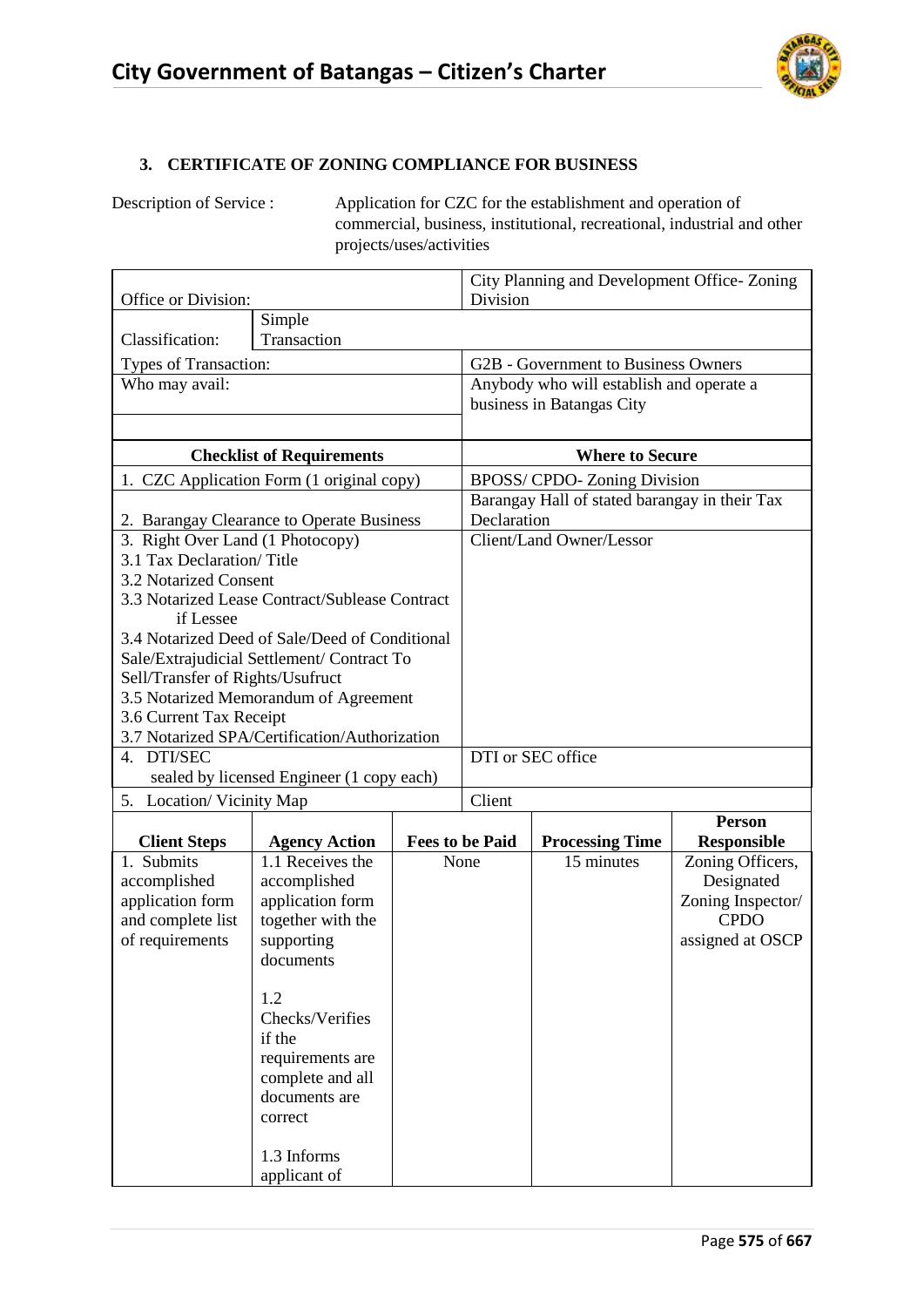

|                                                                    | inspection<br>schedule and<br>issues claim stub<br>for follow up and<br>issuance of Order<br>of Payment     |                                                                                         |            |                                                                                                                   |
|--------------------------------------------------------------------|-------------------------------------------------------------------------------------------------------------|-----------------------------------------------------------------------------------------|------------|-------------------------------------------------------------------------------------------------------------------|
|                                                                    | 1.4 Evaluates and<br>encodes<br>documents of the<br>project applied<br>for.                                 | None                                                                                    | 1 day      | Zoning Officers<br>I, II, III,<br>Designated<br>Zoning Inspector,<br>Admin Aide III/<br><b>CPDO</b>               |
|                                                                    | 1.5 Conducts<br>ocular inspection<br>on the project site<br>of the project<br>being applied                 |                                                                                         |            | <b>Zoning Officers</b><br>I, II, III,<br>Designated<br>Zoning Inspector/<br><b>CPDO</b><br><b>Zoning Officers</b> |
|                                                                    | 1.6 Prepares<br>evaluation report<br>of the<br>inspected/propos<br>ed project and<br>recommends<br>decision |                                                                                         |            | I, II, III, IV/<br><b>CPDO</b>                                                                                    |
| 2. Secures order<br>of payment for<br>the project being<br>applied | Issues order of<br>payment for the<br>release of CZC                                                        | Depending on the<br>declared<br>capitalization<br>(Batangas City<br>Tax Code of<br>2009 | 15 minutes | <b>Zoning Officers</b><br>I, II, III,<br>Designated<br>Zoning Inspector,<br>Admin Aide III/<br><b>CPDO</b>        |

| 3. Proceeds to         |                          | Depending on the | 15 minutes | Revenue             |
|------------------------|--------------------------|------------------|------------|---------------------|
| <b>City Treasurers</b> |                          | declared         |            | Collection Clerk/   |
| Office for             | $3.1$ City               | capitalization   |            | City Treasurer's    |
| payment                | <b>Treasurers Office</b> | (Batangas City)  |            | <b>Office Staff</b> |
|                        | accepts payments         | Tax Code of      |            |                     |
|                        | and issue official       | 2009             |            |                     |
|                        | receipts.                |                  |            |                     |
|                        |                          |                  |            |                     |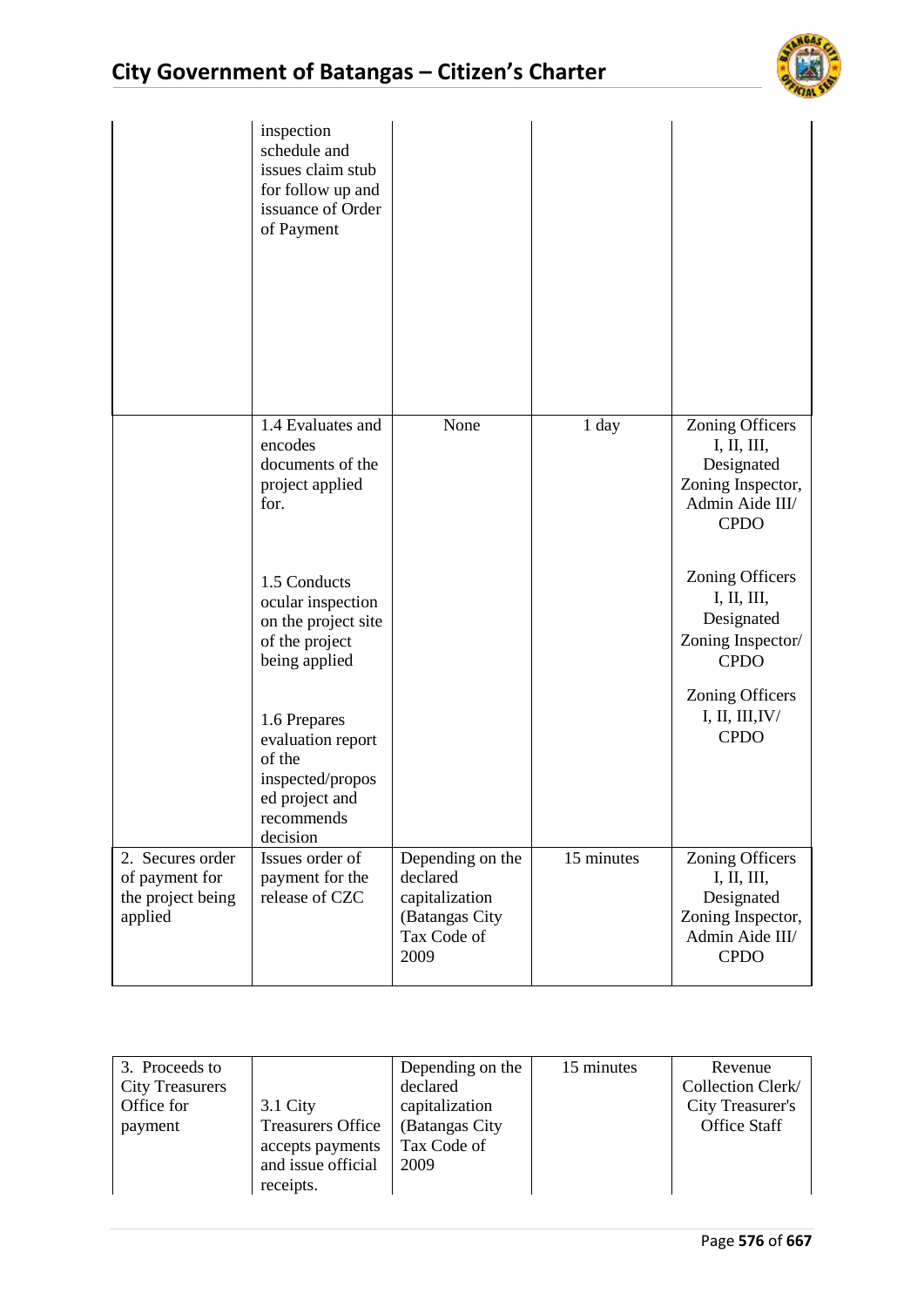

|                   | applied        | 3.2 Prepares the<br>CZC upon<br>payment for<br>project being                               | None | 30 minutes           | Zoning Officers<br>I, II, III,<br>Designated<br>Zoning Inspector,<br>Admin Aide III/<br><b>CPDO</b> |
|-------------------|----------------|--------------------------------------------------------------------------------------------|------|----------------------|-----------------------------------------------------------------------------------------------------|
|                   | by<br>officers | 3.4 Affixes<br>initials and<br>signature on CZC<br>recommending                            |      |                      | <b>Zoning Officers</b><br>I, II, III, IV/<br><b>CPDO</b>                                            |
|                   |                | 3.5 Approves and                                                                           | None | 30 minutes           | <b>City Planning</b>                                                                                |
|                   |                | affixes signature<br>of the approving                                                      |      |                      | &Dev't<br>Coordinator                                                                               |
|                   |                | officer on CZC                                                                             |      |                      | (CPDC)                                                                                              |
| 4. Presents the   |                | Issues/Release                                                                             | None | 15 minutes           | <b>Zoning Division</b>                                                                              |
| claim stub on the | <b>CZC</b>     |                                                                                            |      |                      | Staff                                                                                               |
| date and time     |                |                                                                                            |      |                      |                                                                                                     |
| indicated for the |                |                                                                                            |      |                      |                                                                                                     |
| issuance of CZC   |                |                                                                                            |      |                      |                                                                                                     |
|                   | Total:         | Depending on the<br>submitted construction<br>cost/bill of materials<br>(Batangas City Tax |      | 1 day and<br>2 hours |                                                                                                     |

### **4. CERTIFICATION AS TO LAND USE CLASSIFICATION**

Description of Service : Application for Zoning Certification as to Land Use classification

| Office or                               |                                                            |                                                                               |                   |                    |  |
|-----------------------------------------|------------------------------------------------------------|-------------------------------------------------------------------------------|-------------------|--------------------|--|
| Division:                               | City Planning and Development Office-Zoning Division       |                                                                               |                   |                    |  |
| Classification:                         | <b>Simple Transaction</b>                                  |                                                                               |                   |                    |  |
| Types of                                |                                                            |                                                                               |                   |                    |  |
| Transaction:                            |                                                            | G2C - Government to Client/ G2G - Government to Government                    |                   |                    |  |
| Who may avail:                          |                                                            | Landowners, investors, realtors, students and researchers in general who want |                   |                    |  |
|                                         | to know the land use classification                        |                                                                               |                   |                    |  |
|                                         |                                                            |                                                                               |                   |                    |  |
|                                         | <b>Where to Secure</b><br><b>Checklist of Requirements</b> |                                                                               |                   |                    |  |
| 1. Application Form (1 original copy)   |                                                            | <b>CPDO-</b> Zoning Division                                                  |                   |                    |  |
| 2. Transfer Certificate of Title or Tax |                                                            |                                                                               |                   |                    |  |
| Declaration (1 photocopy)               |                                                            | Land owner/Lessor                                                             |                   |                    |  |
| 3. Lot Plan/ Survey Plan                |                                                            | Land owner/ Lessor                                                            |                   |                    |  |
| 4. Vicinity Map                         |                                                            | Land owner/ Lessor                                                            |                   |                    |  |
| 5. Zoning Certificate filing fee        |                                                            | CPDO-Zoning Division                                                          |                   |                    |  |
|                                         |                                                            |                                                                               | <b>Processing</b> | <b>Person</b>      |  |
| <b>Client Steps</b>                     | <b>Agency Action</b>                                       | <b>Fees to be Paid</b>                                                        | Time              | <b>Responsible</b> |  |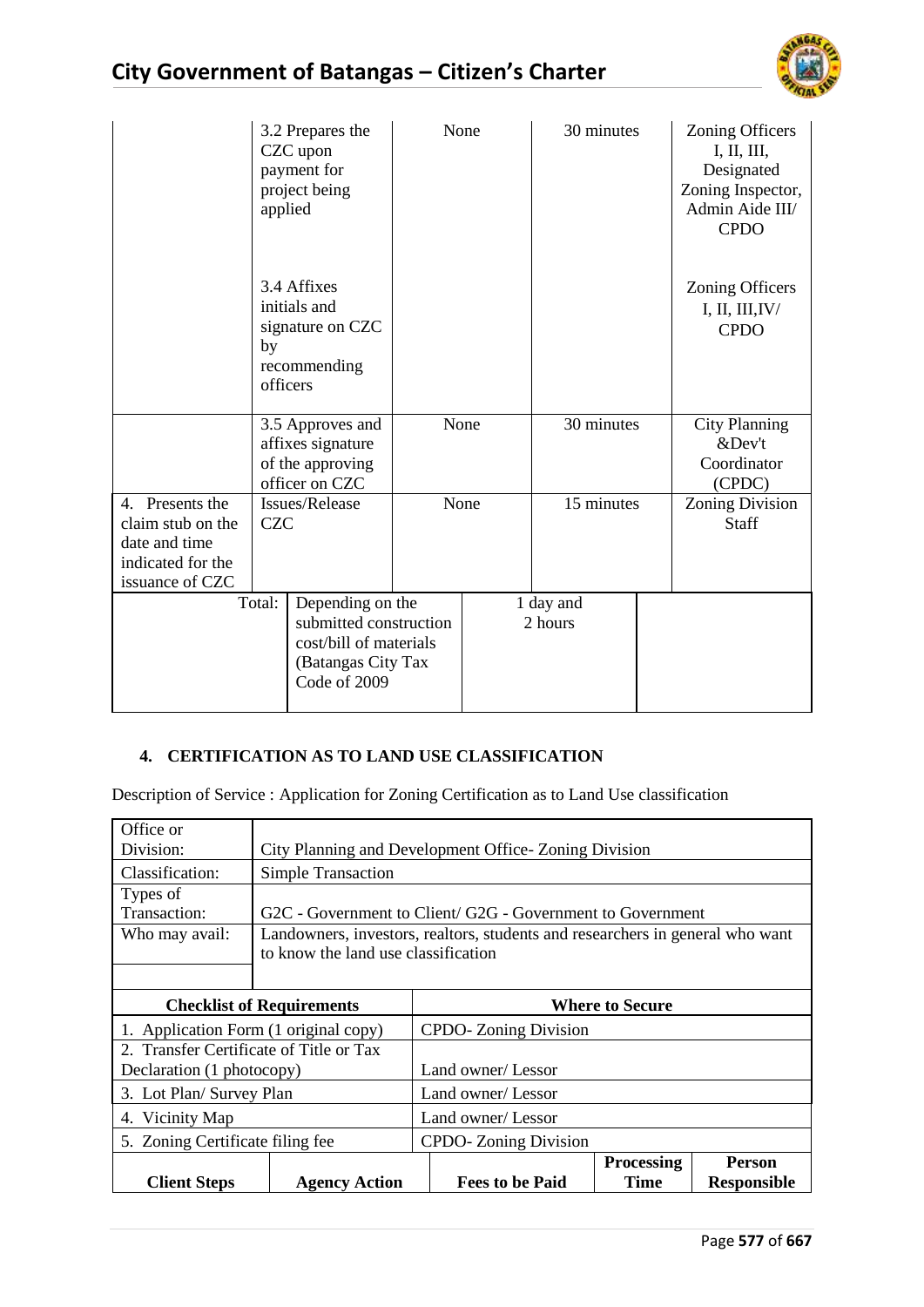

| 1. Submits the<br>accomplished<br>application form<br>together with the<br>requirement and<br>official receipt | 1.1 Receives the<br>accomplished<br>application form,<br>requirement and<br>records OR No.<br>1.2 Prepares Zoning<br>Certification as to<br>land use<br>classification<br>1.3 Affixes initials<br>on Zoning<br>Certification | Php 200.00<br>(Batangas City Tax<br>Code of 2009 | 30 minutes            | Zoning<br>Division<br>Staff                               |
|----------------------------------------------------------------------------------------------------------------|------------------------------------------------------------------------------------------------------------------------------------------------------------------------------------------------------------------------------|--------------------------------------------------|-----------------------|-----------------------------------------------------------|
|                                                                                                                | 1.4 Approves and<br>affixes signature of<br>the approving<br>officer on Zoning<br>Certificate                                                                                                                                | None                                             | 15 minutes            | <b>City Planning</b><br>& Dev't.<br>Coordinator<br>(CPDC) |
| 2. Claims Zoning<br>Certificate                                                                                | 1.5 Releases Zoning<br>Certification                                                                                                                                                                                         | None                                             | 5 minutes             | Admin Aide I,<br>Ш,<br>Zoning<br>Division/<br><b>CPDO</b> |
|                                                                                                                | Total:                                                                                                                                                                                                                       | Php200.00<br>(Batangas City Tax<br>Code of 2009) | 50<br>mi<br>nut<br>es |                                                           |

# **5. ISSUANCE SIGNAGE PERMIT**

Description of Service : Application for Signage Permit

|                                                 |                                       | City Planning and Development Office-Zoning   |
|-------------------------------------------------|---------------------------------------|-----------------------------------------------|
| Office or Division:                             |                                       | Division                                      |
|                                                 | Simple                                |                                               |
| Classification:                                 | Transaction                           |                                               |
|                                                 |                                       | G2C - Government to Client/ G2G -             |
| Types of Transaction:                           |                                       | Government to Government                      |
| Who may avail:                                  |                                       | Anybody who will post their streamers/banners |
|                                                 |                                       | for advertisement and information             |
|                                                 |                                       |                                               |
|                                                 | <b>Checklist of Requirements</b>      | <b>Where to Secure</b>                        |
|                                                 | 1. Application Form (1 original copy) | CPDO-Zoning Division                          |
| 2. Sworn Statement (1 original copy)            |                                       | Client                                        |
| 3. Consent of private building/structure owners |                                       | Lot Owner/Client                              |
| (1 original copy)                               |                                       |                                               |
| 4. Sign Permit Fee                              |                                       | <b>CPDO-</b> Zoning Division                  |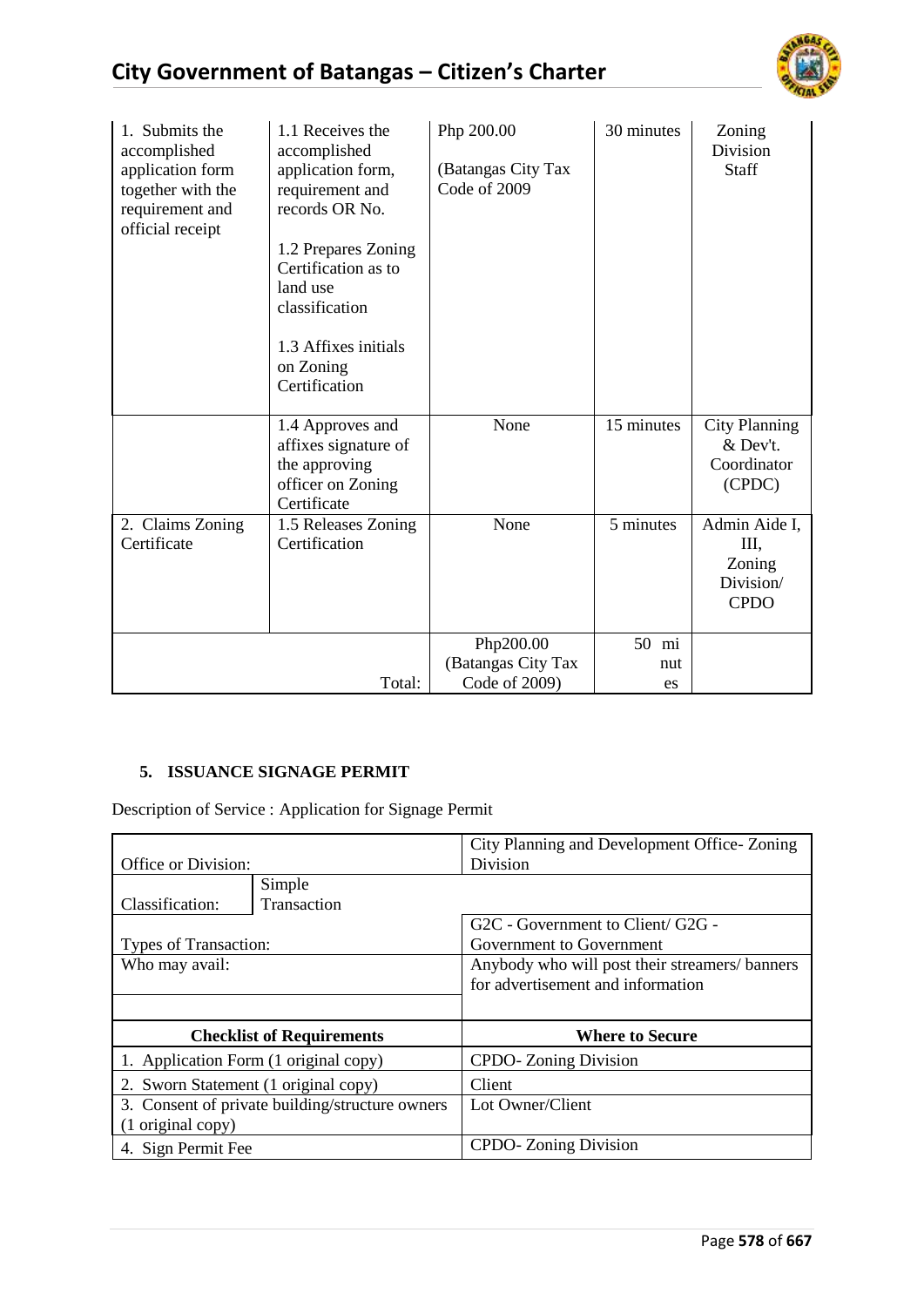

|                                                                                     |                                                                                                                                                                                                                                              |                                                                                    |                        | Person                                                                                                                                                                           |
|-------------------------------------------------------------------------------------|----------------------------------------------------------------------------------------------------------------------------------------------------------------------------------------------------------------------------------------------|------------------------------------------------------------------------------------|------------------------|----------------------------------------------------------------------------------------------------------------------------------------------------------------------------------|
| <b>Client Steps</b>                                                                 | <b>Agency Action</b>                                                                                                                                                                                                                         | <b>Fees to be Paid</b>                                                             | <b>Processing Time</b> | <b>Responsible</b>                                                                                                                                                               |
| 1. Submits the<br>notarized<br>accomplished<br>application form<br>and requirements | 1.1 Receives the<br>accomplished<br>application form<br>together with the<br>supporting<br>documents<br>1.2 Checks/<br>Verifies if the<br>requirements are<br>complete and all<br>documents are<br>correct<br>1.3 Issues order<br>of payment | Php 30.00 per<br>tarp/streamer/<br>banner<br>(Batangas City<br>Tax Code of<br>2009 | 15 minutes             | Admin Aide I,<br>III,<br>Zoning Division/<br><b>CPDO</b><br><b>Zoning Officers</b><br>I, II, III, IV/<br><b>CPDO</b><br>Admin Aide I,<br>III,<br>Zoning Division/<br><b>CPDO</b> |
| 2. Proceeds to                                                                      |                                                                                                                                                                                                                                              | Php 30.00 per                                                                      | 15 minutes             | Revenue                                                                                                                                                                          |
| <b>City Treasurers</b>                                                              | 2.1 City                                                                                                                                                                                                                                     | tarp/streamer/                                                                     |                        | Collection Clerk/                                                                                                                                                                |
| Office for<br>payment                                                               | <b>Treasurers Office</b><br>accepts                                                                                                                                                                                                          | banner<br>(Batangas City                                                           |                        | <b>City Treasurer's</b><br><b>Office Staff</b>                                                                                                                                   |
|                                                                                     | paymentsand                                                                                                                                                                                                                                  | Tax Code of                                                                        |                        |                                                                                                                                                                                  |
|                                                                                     | issue official                                                                                                                                                                                                                               | 2009                                                                               |                        |                                                                                                                                                                                  |
|                                                                                     | receipts.<br>2.2 Prepares the<br>sign permit upon<br>payment of the<br>sign permit fee<br>2.3 Affixes<br>initials on sign<br>permit by the<br>recommending<br>officer                                                                        | None                                                                               | 30 minutes             | <b>Zoning Officers</b><br>I, II, III,<br>Designated<br>Zoning Inspector,<br>Admin Aide III/<br><b>CPDO</b><br><b>Zoning Officers</b><br>I, II, III, IV/<br><b>CPDO</b>           |
|                                                                                     | 2.4 Approves and<br>affixes signature<br>of the approving<br>officer on sign<br>permit                                                                                                                                                       | None                                                                               | 30 minutes             | City<br>Planing&Dev't.<br>Coordinator<br>(CPDC)                                                                                                                                  |
| 3. Claims Sign                                                                      | <b>Releases Sign</b>                                                                                                                                                                                                                         | None                                                                               | 5 minutes              | Admin Aide I,                                                                                                                                                                    |
| Permit                                                                              | Permits                                                                                                                                                                                                                                      |                                                                                    |                        | III,<br>Zoning Division/<br><b>CPDO</b>                                                                                                                                          |
|                                                                                     | Total:<br>Php 30.00 per                                                                                                                                                                                                                      |                                                                                    | 1 hour and 35 minutes  |                                                                                                                                                                                  |
|                                                                                     | tarp/streamer/                                                                                                                                                                                                                               |                                                                                    |                        |                                                                                                                                                                                  |